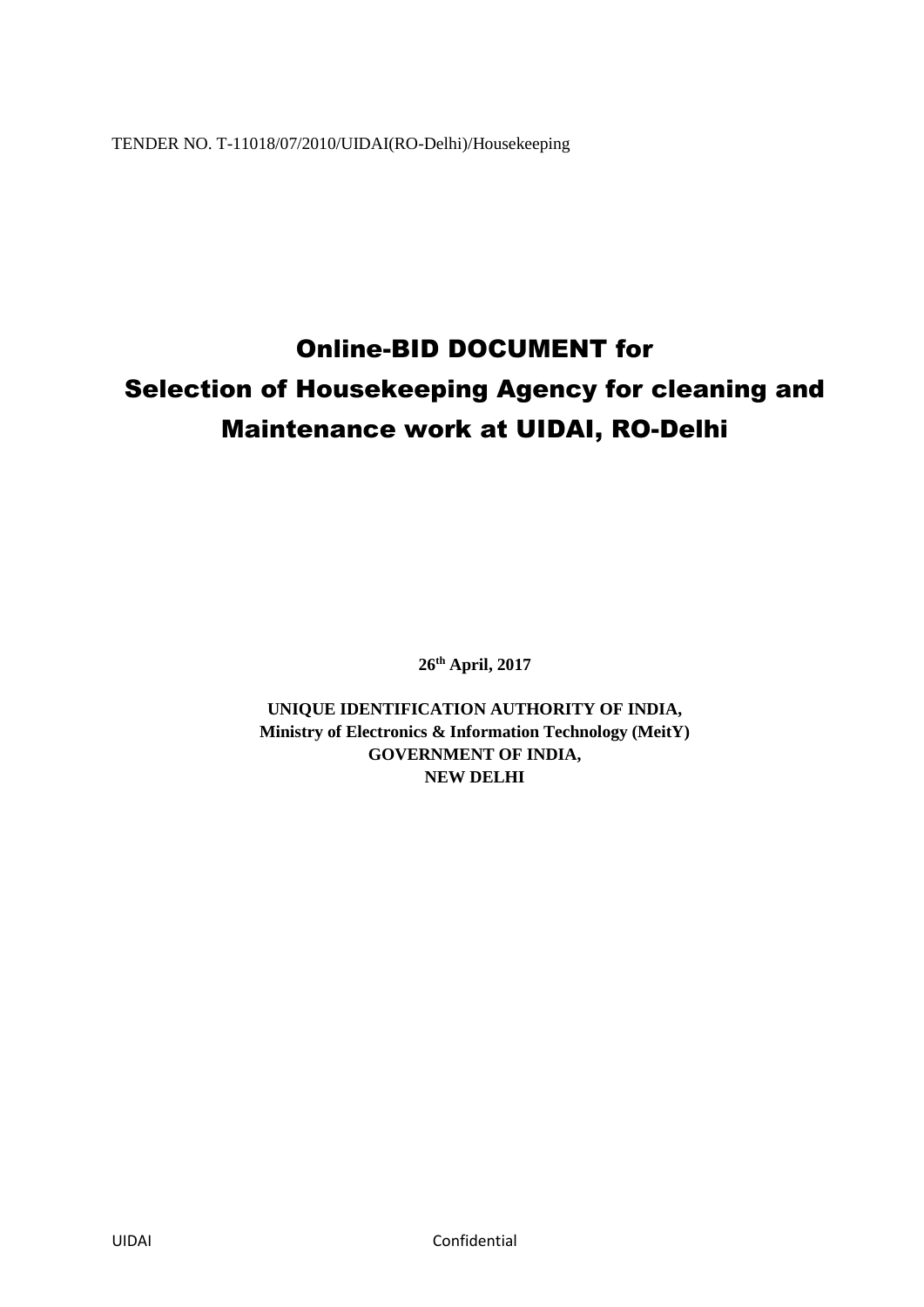# **CHECK LIST**

As a part of Online submission of the bid please check whether following have been enclosed in the respective packets, namely, Packet – 1 (**Pre-Qualification Bid**, **Technical Bid)** and Packet -2 (**Commercial Bid)**:

**1. Check List of documents/supporting documents to be enclosed in the Bid(Packet-1, Part I)**

| S.             | <b>Description</b><br>Whether                                                         |  |  |  |
|----------------|---------------------------------------------------------------------------------------|--|--|--|
| N <sub>0</sub> |                                                                                       |  |  |  |
| $\bullet$      |                                                                                       |  |  |  |
| (i)            | Signed and scanned copy of Bid Document Fee Demand Draft                              |  |  |  |
| (ii)           | Signed and scanned copy of Bid Security of the prescribed amount and validity         |  |  |  |
| (iii)          | All the pages of the tender should be signed by the owner of the firm or his          |  |  |  |
|                | Authorized signatory. In case the tenders are signed by the Authorized signatory,     |  |  |  |
|                | a copy of the power of attorney/ authorization to be enclosed.                        |  |  |  |
| (iv)           | The Bidder should have average annual turnover of Rs. 10,00,000/- (Rupees Ten         |  |  |  |
|                | Lakhs) in each of the financial year 2014-15, 2015-16 & 2016-17. Certified copies     |  |  |  |
|                | of audited financial statements alongwith their respective filed ITRs to be attached. |  |  |  |
| (v)            | The bidder should have a registered office/ Branch in Delhi/NCR. Supporting           |  |  |  |
|                | proof thereof to be attached.                                                         |  |  |  |
| (vi)           | Undertaking that no case is pending with the police against the Proprietor/firm/      |  |  |  |
|                | partner or the company and the company has not been blacklisted by any                |  |  |  |
|                | Agency/Govt. Deptt (Clause 20.1(viii)                                                 |  |  |  |
| (vii)          | Set up of the organization, clearly indicating details of managerial, supervisory and |  |  |  |
|                | other staff AND number of muster roll staff available for performing this service     |  |  |  |
| (viii)         | Signed and scanned copy of Registration Certificate of those bidders who are          |  |  |  |
|                | registered with Central Purchase Organization, National Small Industries              |  |  |  |
|                | Corporation (NSIC) or with Ministry of Electronics & Information Technology           |  |  |  |
|                | (MeitY)                                                                               |  |  |  |
| (ix)           | Supporting proof if the company operates on All India Basis.                          |  |  |  |
| (x)            | Copy of valid licence or registration certificate, PF Registration, ESI Registration, |  |  |  |
|                | Service Tax Registration and PAN Number                                               |  |  |  |
| (xi)           | Experience Certificates, testimonials of providing Housekeeping Services of           |  |  |  |
|                | executing minimum three similar assignments in last three financial years ending      |  |  |  |
|                | 31.03.2017. The bidder must attach copies of the previous or existing employers       |  |  |  |
|                | certificate & copy of award letters.                                                  |  |  |  |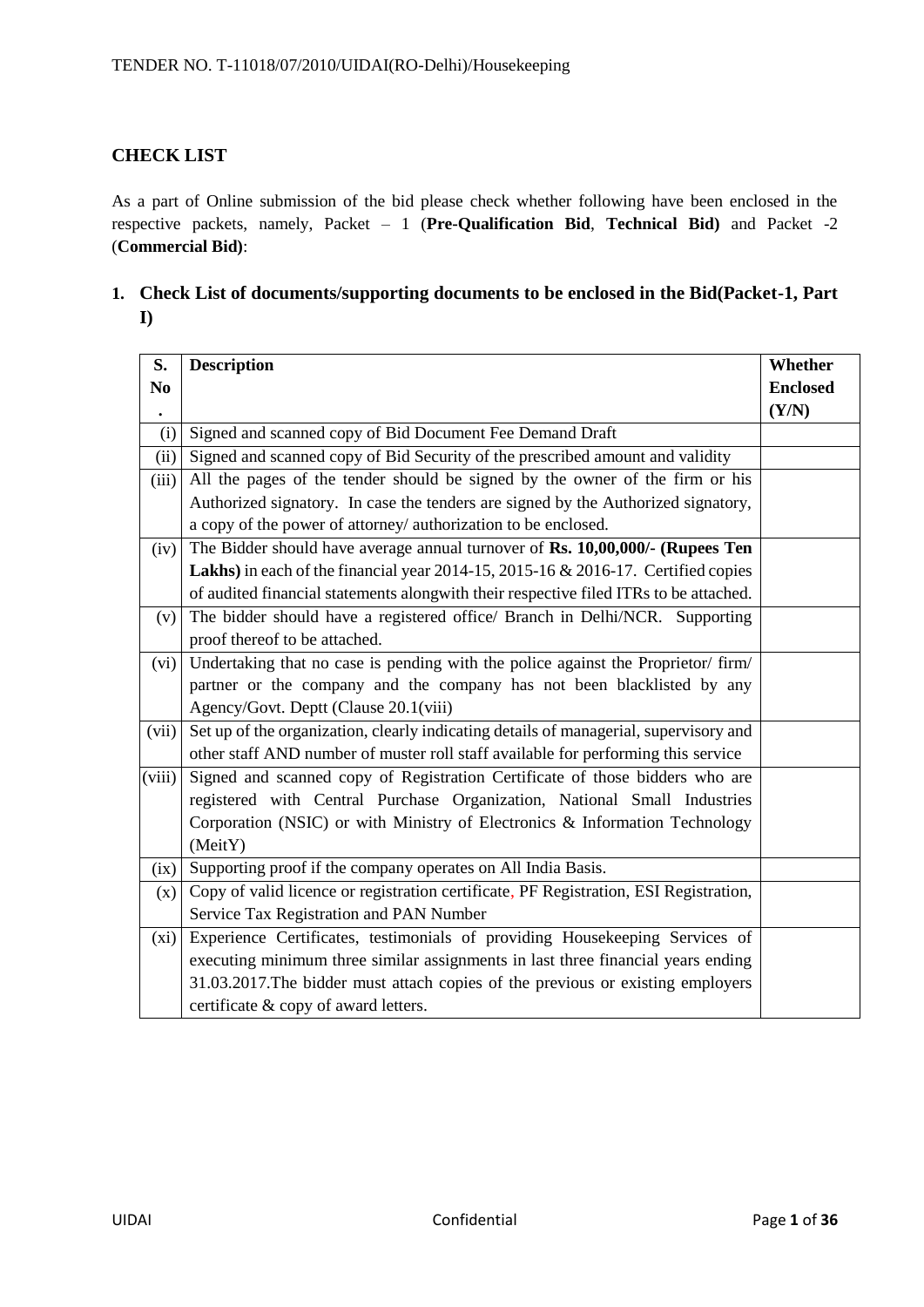| S.    | <b>Description</b>                                               | <b>Whether Enclosed</b> |
|-------|------------------------------------------------------------------|-------------------------|
| No.   |                                                                  | (Y/N)                   |
| (i)   | Signed and scanned copy of PARTICULARS OF REQUIREMENT            |                         |
|       | (Annexe 4.1.1)                                                   |                         |
| (ii)  | Signed and scanned copy of TECHNICAL BID Particular (Annexe      |                         |
|       | 4.1.2)                                                           |                         |
| (iii) | Signed and scanned copy of Technical Bid Letter (Annexe 4.1.3)   |                         |
| (iv)  | Un-priced Commercial Bid (please refer to Clause 18.2(a) Section |                         |
|       | $\mathbf{I}$                                                     |                         |

# **2. Check List of Annexure / Appendix to be enclosed in the Technical Bid(Packet-1, Part II)**

# **Important Note:**

a) The Annexures and other supporting the above list in 1 & 2 shall be placed in the Packet-I, Part 1 and Part 2 as explained in Clause 1 of Section II.

# **3. Check List of Annexure / Appendix to be enclosed in the Commercial Bid (Packet-2)**

| S.    | <b>Description</b>                                              | <b>Whether Enclosed</b> |
|-------|-----------------------------------------------------------------|-------------------------|
| No.   |                                                                 | (Y/N)                   |
| (i)   | Signed and scanned copy of Bid Particulars (Annexe 4.2.1)       |                         |
| (ii)  | Signed and scanned copy of Commercial Bid Letter (Annexe 4.2.2) |                         |
| (iii) | Signed and scanned copy of Details of comprehensive Annual      |                         |
|       | (Recurring) costs - (Annexe 4.2.3)                              |                         |
| (iv)  | <b>Price Bid:</b> Schedule of price bid in the form of          |                         |
|       | BOQ_Housekeeping.xls (This can be downloaded during online      |                         |
|       | submission and to be submitted online itself).                  |                         |

# **Important Note:**

- a) The Annexures supporting the above list shall be placed in the Packet-2 as explained in Clause 1 of Section II.
- 4. Check-lists (as in point 1, 2 & 3 above) should be duly filled with Y/N, signed and scanned and should be made part of the Packet-1, so that it is clear that all the expected documents are enclosed.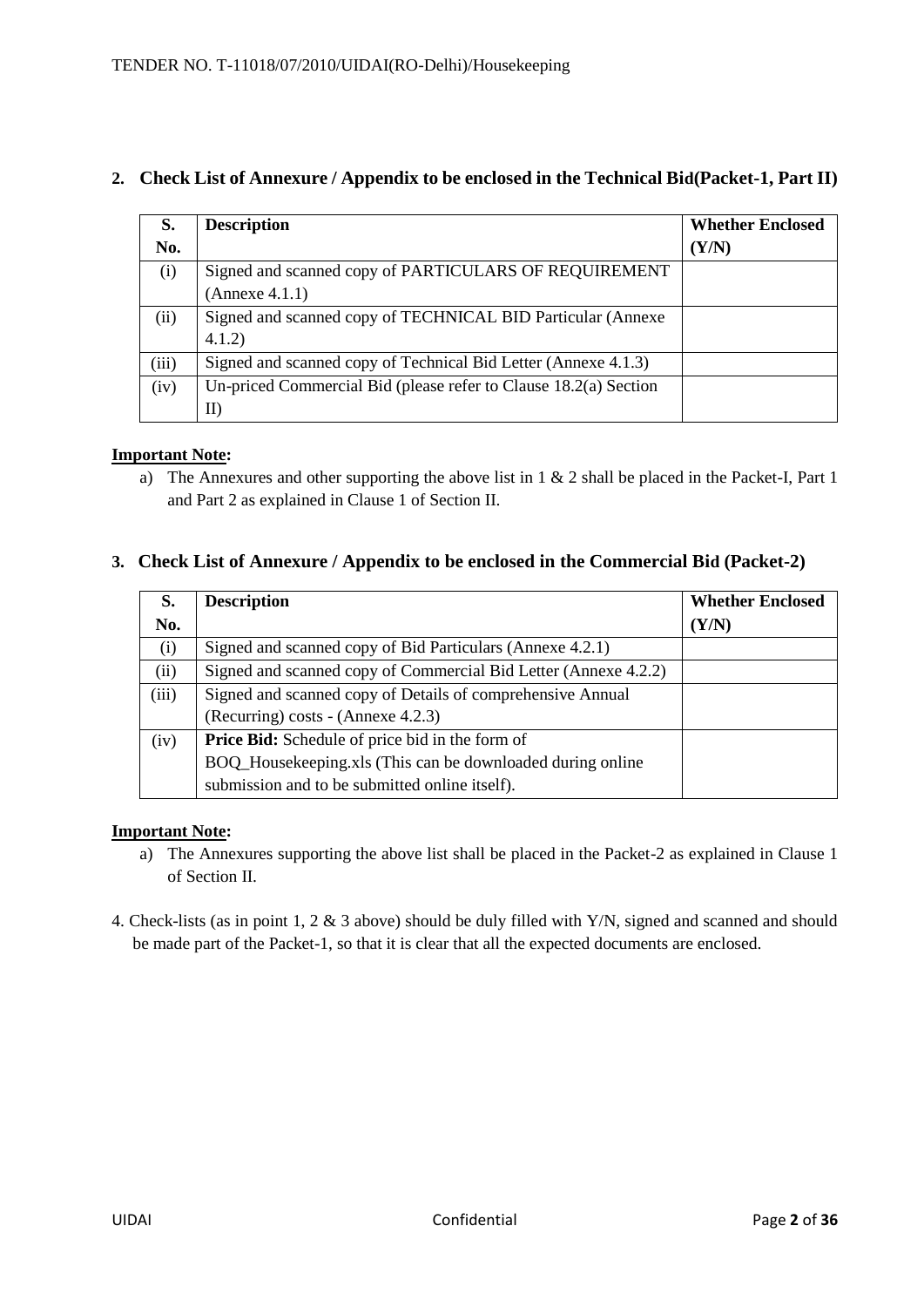# **SECTION I – Invitation to Bid**

This invitation to online bid is for "Selection of suitable Housekeeping Agency for maintenance & upkeeping of UIDAI, RO-Delhi"

1. Bidders are advised to study the Bid document carefully. Online Submission of bids shall be deemed to have been done after careful study and examination of the bid document with full understanding of its implications. Bid offers prepared in accordance with the procedures enumerated in **Clause 1 of Section II** should be submitted online only through CPPP website: <https://eprocure.gov.in/eprocure/app> not later than the date and time laid down at the address given in the **Schedule for Invitation to Bid under Clause 9.** Tenderer/Contractor are advised to follow the instructions provided in the 'Instructions to the Contractors/Tenderer for the e-submission of the bids online through the Central Public Procurement Portal for e Procurement at [https://eprocure.gov.in/eprocure/app'](https://eprocure.gov.in/eprocure/app). Bid documents may be scanned with **100 dpi with black and white option** which helps in reducing size of the scanned document.

#### **Manual bids shall not be accepted.**

- 2. Not more than one tender shall be submitted by one bidder or bidders having business relationship. Under no circumstance will father and his son(s) or other close relations who have business relationship with one another (i.e when one or more partner(s)/director(s) are common) be allowed to tender for the same contract as separate competitors. A breach of this condition will render the tenders of both parities liable to rejection.
- 3. Tenderer who has downloaded the tender from the UIDAI website www.uidai.gov.in and Central Public Procurement Portal (CPPP) website [https://eprocure.gov.in/eprocure/app,](https://eprocure.gov.in/eprocure/app) shall not tamper/modify the tender form including downloaded price bid template in any manner. In case if the same is found to be tempered/modified in any manner, tender will be completely rejected and EMD would be forfeited and tenderer is liable to be banned from doing business with UIDAI.
- 4. Intending bidders are advised to visit again UIDAI website www.uidai.gov.in and CPPP website https://eprocure.gov.in/eprocure/app at least 3 days prior to closing date of submission of tender for any corrigendum / addendum/ amendment.
- 5. The Hard Copy of original instruments in respect of cost of tender document and earnest money must be delivered to the address as mentioned in the Clause 9 of the Section I on or before bid opening date/time as mentioned in critical date sheet. Tenderer shall likely to be liable for legal action for nonsubmission of original payment instrument like DD,etc., against the submitted bid. The Demand Draft attached/submitted for tender fee shall be non refundable.
- 6. Bids will be opened as per date/time as mentioned in the Clause 9. After online opening of Technical-Bid the results of their qualification as well Price-Bid opening will be intimated later.
- 7. All Bids must be accompanied by an **EMD (Earnest Money Deposit) / Bid Security of amount of Rs. 10,000/- (Rupees Ten Thousand only)**, in the form of Demand Draft **in favour of "DDO, UIDAI RO-Delhi"** drawn on any Nationalized Bank/ Scheduled Commercial Bank and payable at New Delhi**,**  except those bidders who are registered with the Central Purchase Organisation, National Small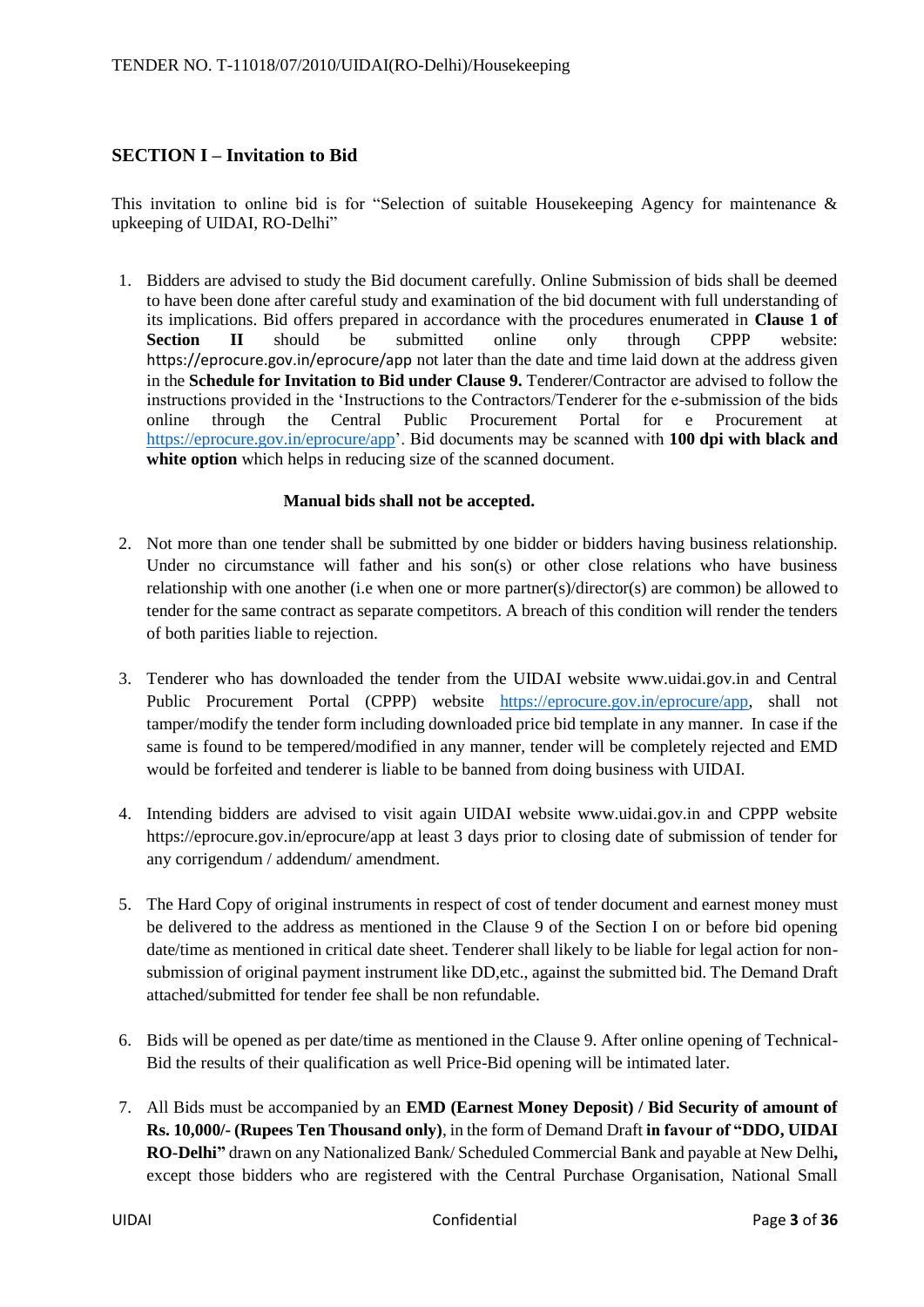Industries Corporation (NSIC) or with the Ministry of Electronics and Information Technology (MeitY).

8. The Bid Document is not transferable.

# 9. **Schedule for Invitation to Bid**

**a)** Name of the Purchaser:

**The President of India acting through the Deputy Director General, Unique Identification Authority of India, Ministry of Electronics & Information Technology, Govt. of India (GoI), Regional Office-Delhi, Ground Floor Pragati Maidan Metro Station, Pragati Maidan, New Delhi – 110001.**

**b)** Addressee and Address:

**The Assistant Director General Unique Identification Authority of India (UIDAI), Ministry of Electronics & Information Technology, Govt. of India (GoI), Regional Office-Delhi, Ground Floor Pragati Maidan Metro Station, Pragati Maidan, New Delhi – 110001.**

**c)** Name of the Contact Person for any clarification :

**Shri A.K. Sharma, Section Officer (Admn), Unique Identification Authority of India (UIDAI), Ministry of Electronics & Information Technology, Govt. of India (GoI), Regional Office-Delhi, Ground Floor Pragati Maidan Metro Station, Pragati Maidan, New Delhi – 110001.**

**Queries should be submitted via E-mail and followed by paper copy by post E-mail – [ashok.sharma@uidai.net.in](mailto:ashok.sharma@uidai.net.in)**

**d) Important Dates :**

The following table provides information regarding the important dates of the Bid process for this Bid:

| <b>Published Date</b>                      | T or $26th$ April 2017                        |
|--------------------------------------------|-----------------------------------------------|
| <b>Pre-Bid Meeting</b>                     | T+6 or $2nd$ May 2017 at 1500 hrs             |
| <b>Submission of Clarification, if any</b> | T+11 or $8th$ May, 2017 on or before 1600 hrs |
| Clarification / corrigendum to be          | T+17 or $15^{th}$ May, 2017 at 1730 hrs       |
| uploaded on the CPPP Portal                |                                               |
| <b>Bid Submission Start Date</b>           | T+18 or16 <sup>th</sup> May, 2017 at 1100 hrs |
| <b>Bid Submission End Date</b>             | T+25 or $23^{rd}$ May, 2017 at 1000 hrs       |
| <b>Technical Bid Opening Date</b>          | T+26 or $24th$ May, 2017 at 1500 hrs          |
| <b>Financial Bid Opening Date</b>          | Will be communicated later.                   |

#### **CRITICAL DATE SHEET**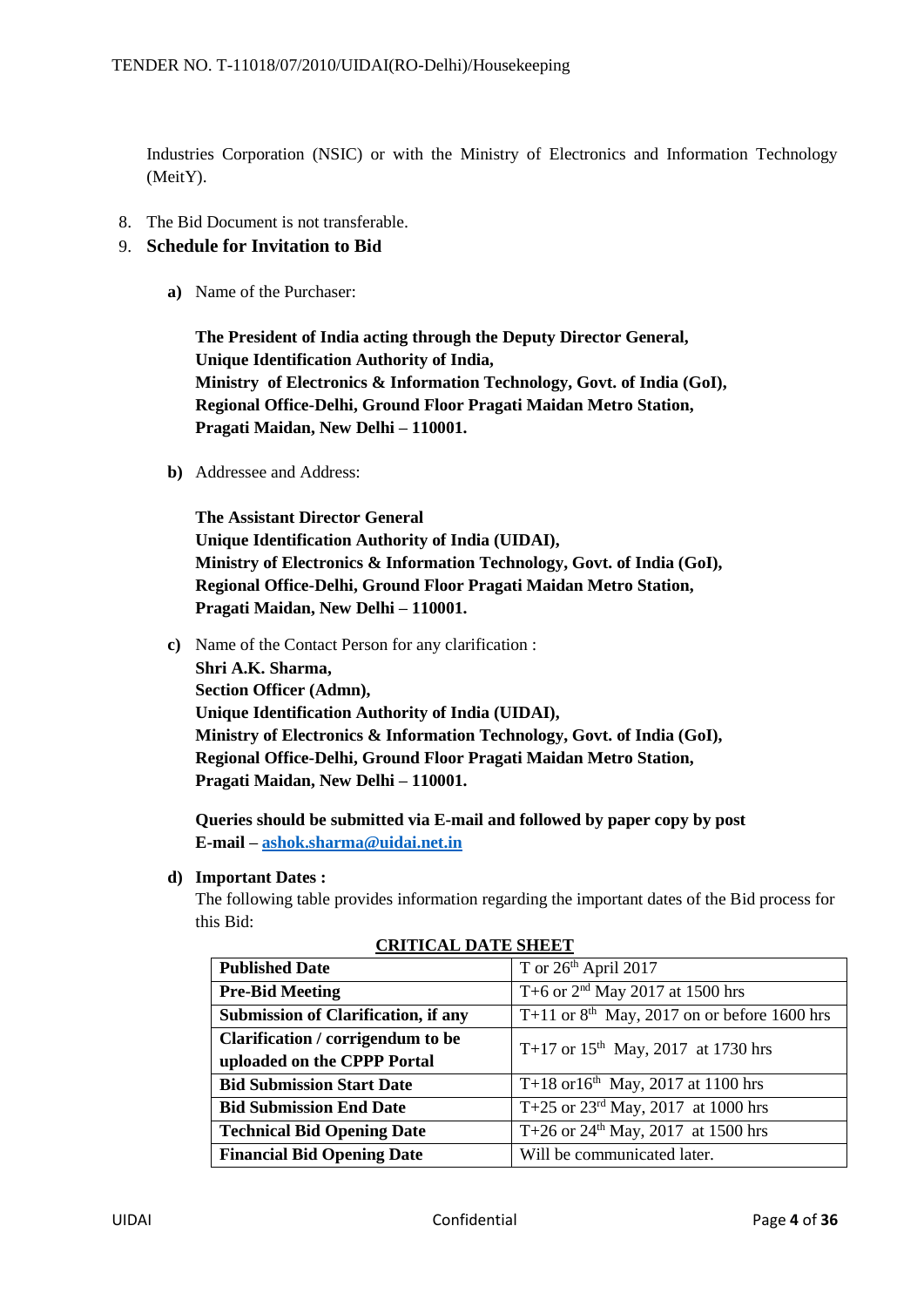10. The Bidder is required to pay **Rs. 100/-** (Rupees One Hundred Only) towards Bid Document Fee, at the time of submission of Bids, in the form of a Bank Demand Draft **failing which the Bids submitted by the Bidder shall not be entertained and shall be summarily rejected.** The Bank Demand Draft should be drawn on a Nationalised Bank/ Scheduled Commercial Bank in favor of "**DDO, UIDAI RO-Delhi"** and payable at **New Delhi. The Bid Document Fee is non-refundable.** Bid Document Fee is not required from those bidders who are registered with the National Small Industries Corporation (NSIC).

**Note : The Purchaser shall not be responsible for non-receipt / non-delivery of the Bid documents due to any reason whatsoever.**

### **11. Procedure for Submission of Online Bids on CPP Portal**

The bidders are required to submit soft copies of their bids electronically on the CPP Portal, using valid Digital Signature Certificates. The instructions given below are meant to assist the bidders in registering on the CPP Portal, prepare their bids in accordance with the requirements and submitting their bids online on the CPP Portal.

More information useful for submitting online bids on the CPP Portal may be obtained at: https://eprocure.gov.in/eprocure/app.

### **i. Registration**

- 1) Bidders are required to enroll on the e-Procurement module of the Central Public Procurement Portal (URL: https://eprocure.gov.in/eprocure/app) by clicking on the link "Online bidder Enrollment" on the CPP Portal which is free of charge.
- 2) As part of the enrolment process, the bidders will be required to choose a unique username and assign a password for their accounts.
- 3) Bidders are advised to register their valid email address and mobile numbers as part of the registration process. These would be used for any communication from the CPP Portal.
- 4) Upon enrolment, the bidders will be required to register their valid Digital Signature Certificate (Class II or Class III Certificates with signing key usage) issued by any Certifying Authority recognized by CCA India (e.g. Sify / TCS / nCode / eMudhra etc.), with their profile.
- 5) Only one valid DSC should be registered by a bidder. Please note that the bidders are responsible to ensure that they do not lend their DSC's to others which may lead to misuse.
- 6) Bidder then logs in to the site through the secured log-in by entering their user ID / password and the password of the DSC / e-Token.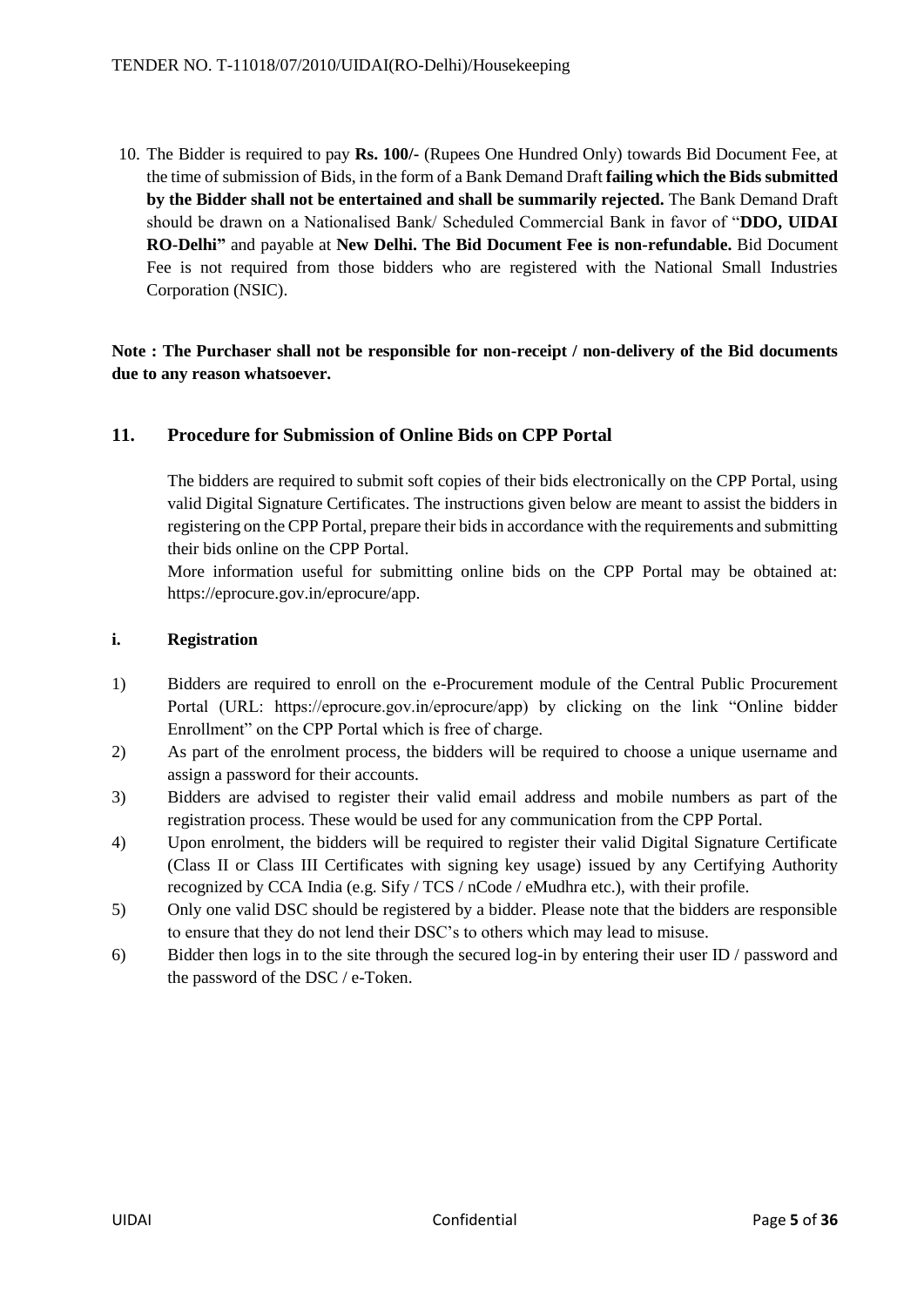#### **ii. Searching for tender documents**

- 1) There are various search options built in the CPP Portal, to facilitate bidders to search active tenders by several parameters. These parameters could include Tender ID, Organization Name, Location, Date, Value, etc. There is also an option of advanced search for tenders, wherein the bidders may combine a number of search parameters such as Organization Name, Form of Contract, Location, Date, Other keywords etc. to search for a tender published on the CPP Portal.
- 2) Once the bidders have selected the tenders they are interested in, they may download the required documents / tender schedules. These tenders can be moved to the respective 'My Tenders' folder. This would enable the CPP Portal to intimate the bidders through SMS / e-mail in case there is any corrigendum issued to the tender document.
- 3) The bidder should make a note of the unique Tender ID assigned to each tender, in case they want to obtain any clarification / help from the Helpdesk.

#### **iii. Preparation of bids**

- 1) Bidder should take into account any corrigendum published on the tender document before submitting their bids.
- 2) Please go through the tender advertisement and the tender document carefully to understand the documents required to be submitted as part of the bid. Please note the number of covers in which the bid documents have to be submitted, the number of documents - including the names and content of each of the document that need to be submitted. Any deviations from these may lead to rejection of the bid.
- 3) Bidder, in advance, should get ready the bid documents to be submitted as indicated in the tender document / schedule and generally, they can be in PDF / XLS / RAR / DWF/JPG formats. Bid documents may be scanned with 100 dpi with black and white option which helps in reducing size of the scanned document.
- 4) To avoid the time and effort required in uploading the same set of standard documents which are required to be submitted as a part of every bid, a provision of uploading such standard documents (e.g. PAN card copy, annual reports, auditor certificates etc.) has been provided to the bidders. Bidders can use "My Space" or ''Other Important Documents'' area available to them to upload such documents. These documents may be directly submitted from the "My Space" area while submitting a bid, and need not be uploaded again and again. This will lead to a reduction in the time required for bid submission process.

#### **iv. Submission of bids**

- 1) Bidder should log into the site well in advance for bid submission so that they can upload the bid in time i.e. on or before the bid submission time. Bidder will be responsible for any delay due to other issues.
- 2) The bidder has to digitally sign and upload the required bid documents one by one as indicated in the tender document.
- 3) Bidder has to select the payment option as "offline" to pay the tender fee / EMD as applicable and enter details of the instrument.
- 4) Bidder should prepare the EMD as per the instructions specified in the tender document. The original should be posted/couriered/given in person to the concerned official, latest by the last date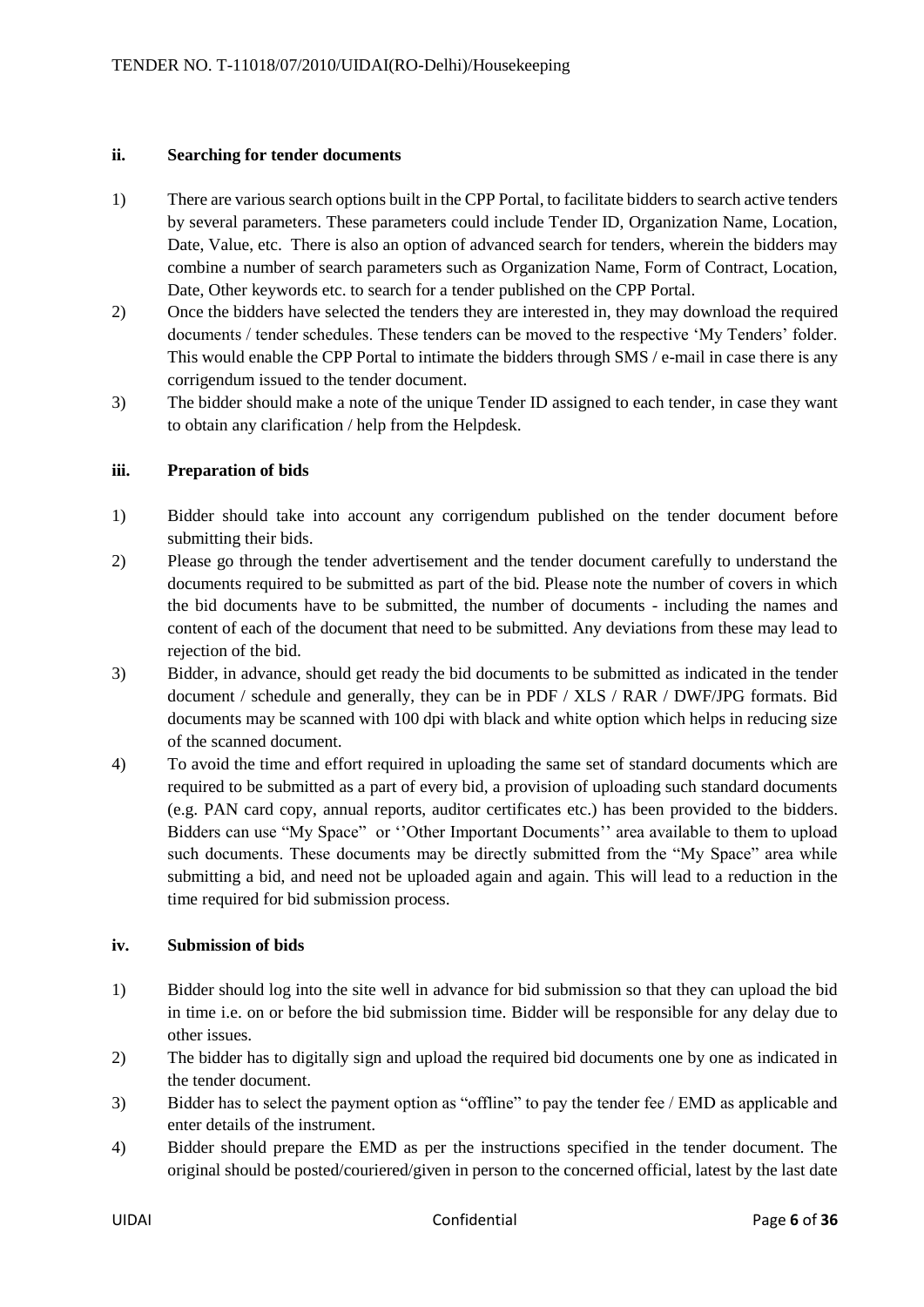of bid submission or as specified in the tender documents. The details of the DD/any other accepted instrument, physically sent, should tally with the details available in the scanned copy and the data entered during bid submission time. Otherwise the uploaded bid will be rejected.

- 5) Bidders are requested to note that they should necessarily submit their financial bids in the format provided and no other format is acceptable. If the price bid has been given as a standard BoQ format with the tender document, then the same is to be downloaded and to be filled by all the bidders. Bidders are required to download the BoQ file, open it and complete the white coloured (unprotected) cells with their respective financial quotes and other details (such as name of the bidder). No other cells should be changed. Once the details have been completed, the bidder should save it and submit it online, without changing the filename. If the BoQ file is found to be modified by the bidder, the bid will be rejected.
- 6) The server time (which is displayed on the bidders' dashboard) will be considered as the standard time for referencing the deadlines for submission of the bids by the bidders, opening of bids etc. The bidders should follow this time during bid submission.
- 7) All the documents being submitted by the bidders would be encrypted using PKI encryption techniques to ensure the secrecy of the data. The data entered cannot be viewed by unauthorized persons until the time of bid opening. The confidentiality of the bids is maintained using the secured Socket Layer 128 bit encryption technology. Data storage encryption of sensitive fields is done. Any bid document that is uploaded to the server is subjected to symmetric encryption using a system generated symmetric key. Further this key is subjected to asymmetric encryption using buyers/bid openers public keys. Overall, the uploaded tender documents become readable only after the tender opening by the authorized bid openers.
- 8) The uploaded tender documents become readable only after the tender opening by the authorized bid openers.
- 9) Upon the successful and timely submission of bids (ie after Clicking "Freeze Bid Submission" in the portal), the portal will give a successful bid submission message  $\&$  a bid summary will be displayed with the bid no. and the date  $\&$  time of submission of the bid with all other relevant details.
- 10) The bid summary has to be printed and kept as an acknowledgement of the submission of the bid. This acknowledgement may be used as an entry pass for any bid opening meetings.

### **v. Assistance to bidders**

- 1) Any queries relating to the tender document and the terms and conditions contained therein should be addressed to the Tender Inviting Authority for a tender or the relevant contact person indicated in the tender.
- 2) Any queries relating to the process of online bid submission or queries relating to CPP Portal in general may be directed to the 24x7 CPP Portal Helpdesk. The contact number for the helpdesk is 1800 3070 2232.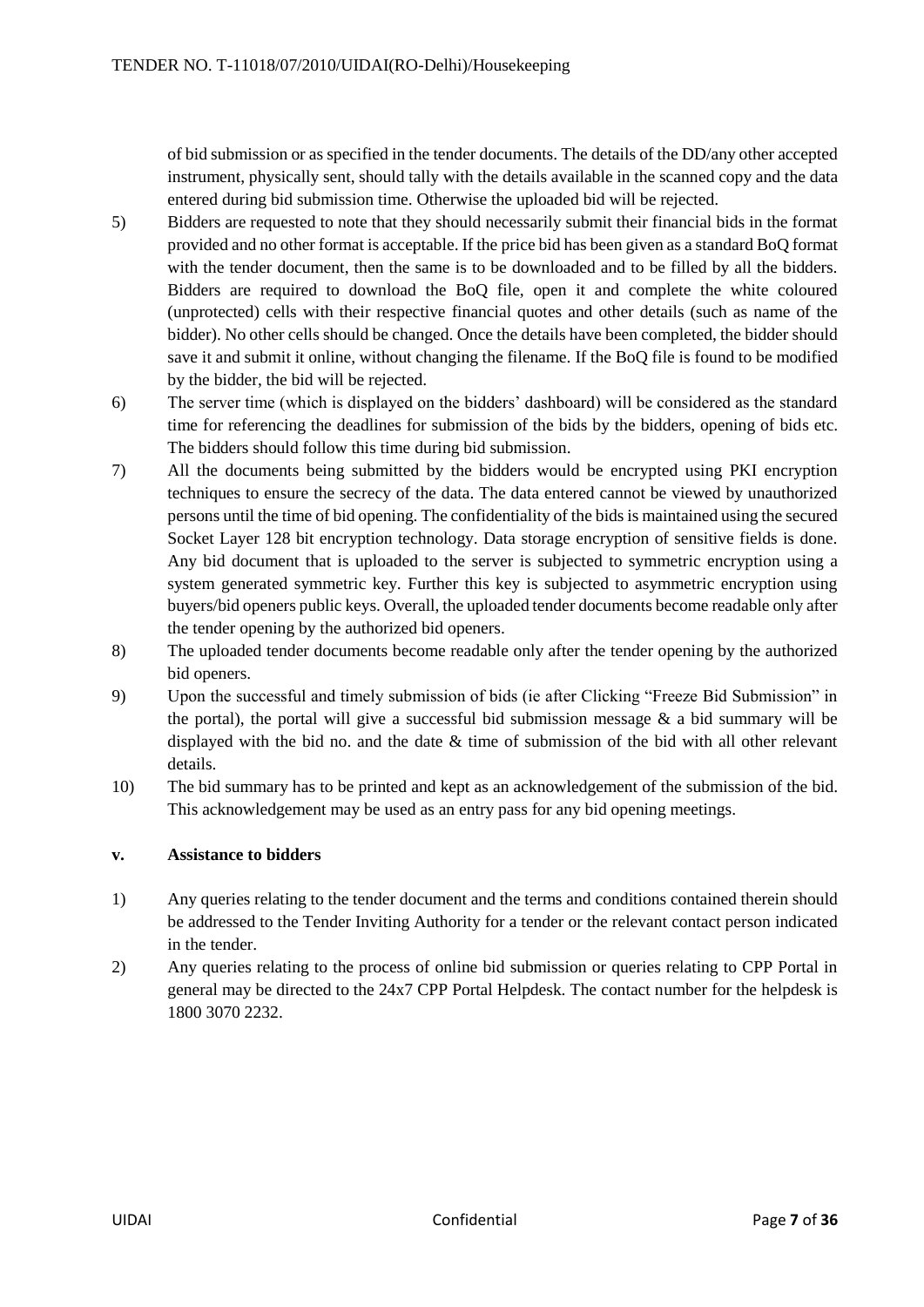# **SECTION II- Instruction to Bidders**

### **1 Online Bids Submission Process**

- 1.1 The tender shall be submitted Online (complete in all respect) must be uploaded on https://eprocure.gov.in/eprocure/app in **two packets i.e. Two Bid system (technical bid and price bid)**, and bidder must follow the procedure as detailed in the Clause 11 of Section I.
- 1.2 The bid shall be submitted online, the Signed and Scanned copy of all the required documents in
	- A.) **Packet-1** having 2 parts, viz.,
		- Part I Tender Fee +  $EMD$  + Checklist with  $Y/N$  as mentioned in CHECK LIST section for point  $1,2 \& 3 +$  Documents as per check list
		- Part II Technical Bid Submission (All the required supporting as well as Annexure as mentioned in CHECK LIST section )
	- B.) **Packet-2** having viz.,
		- Financial Bid Submission (All the required supporting as well as Annexure as mentioned in CHECK LIST section)
		- Schedule of price bid in the form of BOQ\_Housekeeping.xls
- 1.3 All the pages of bid being submitted must be signed and sequentially numbered by the bidder irrespective of nature of content of the documents before uploading. All the files mentioned below should be in **.PDF format except for the BoQ which should be .xls format**.
- 1.4 The offers submitted by Telegram/Fax/email shall not be considered. No correspondence will be entertained in this matter.
- 1.5 Original Instruments for EMD (as per Bank Guarantee Format in Appendix A) and Demand Draft for Tender Fee **must be submitted on or before the last date of submission of Bids to the address, date and time as mentioned in the Clause 9 (c) and (d) of Section I.**

# **2 Bid Prices**

- 2.1 The Financial Proposal/Commercial bid format as mentioned in **Annexe 4.2.3** of **Section IV** is also provided as BOQ\_HOUSEKEEPING.xls along with this tender document at https://eprocure.gov.in/eprocure/app. Bidders are advised to download this BoQ\_ HOUSEKEEPING.xls as it is and quote their offer/rates in the permitted column and upload the same in the commercial bid. Bidder shall not tamper/modify downloaded price bid template in any manner. In case if the same is found to be tempered/modified in any manner, bid will be rejected and EMD would be forfeited and tenderer is liable to be banned from doing business with UIDAI.
- 2.2 In the absence of the above information, as requested in Clause 2.1, a bid may be considered incomplete and summarily rejected.
- 2.3 The Bidder shall prepare the bid based on details provided in the Bid documents. Bidder shall carry out the detailed study of the facilities in accordance with the requirements of the Bid document and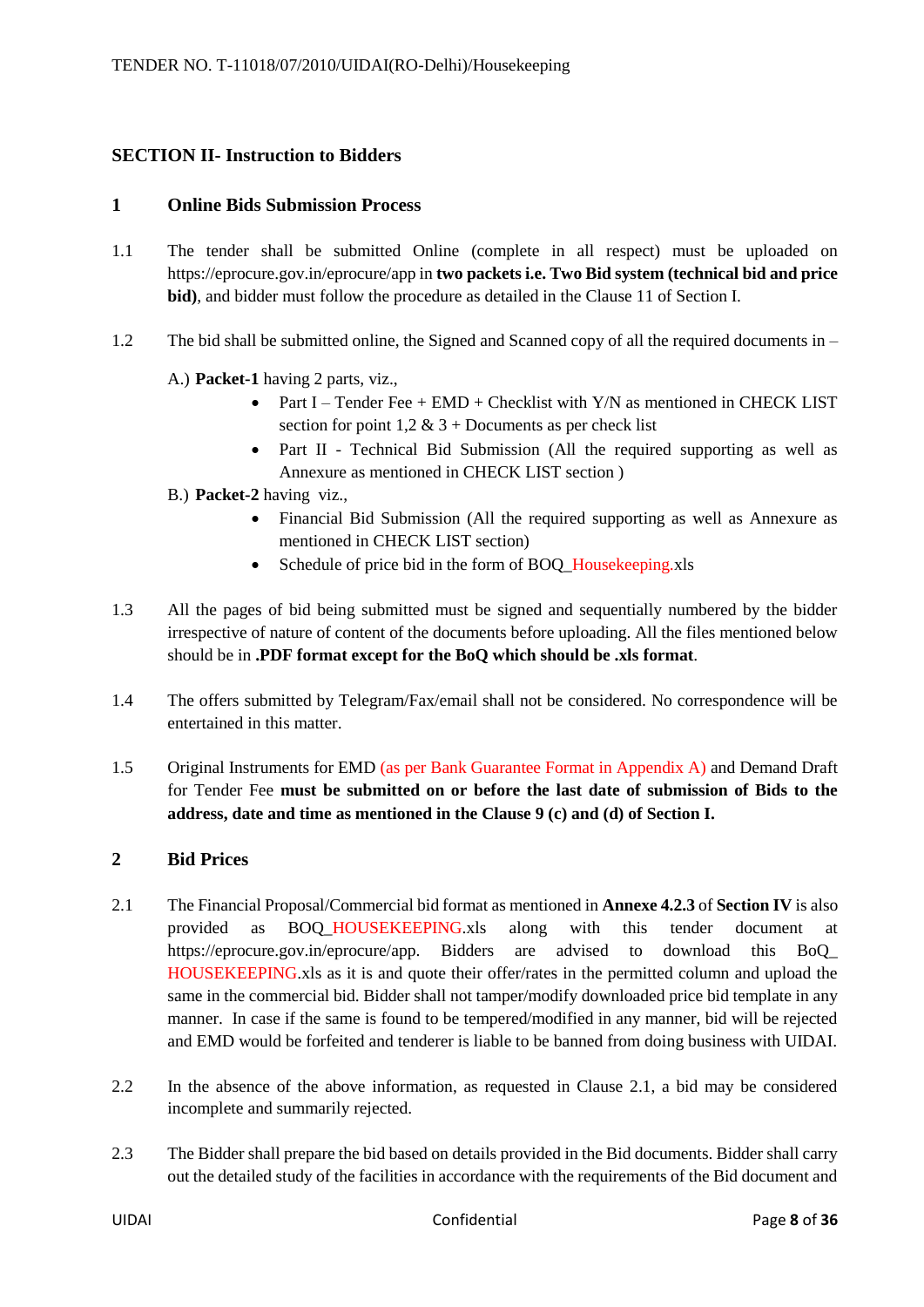it shall be the responsibility of the Bidder to fully meet all the requirements of the Bid document.

### **3 Firm Prices**

- 3.1 Prices quoted must be firm and final. There would be no increase in rates payable to the Agency during the Contract period except reimbursement of the statutory wages revised by the Government. The Bidder shall, therefore, indicate the prices in **Annexe 4.2.3 of Section IV** enclosed with the Bid. The Bid Prices shall be indicated in Indian Rupees (INR) only.
- 3.2 The Commercial bid should clearly indicate the price to be charged without any qualifications whatsoever and should include all taxes, duties, fees, levies, works contract tax and other charges as may be applicable in relation to the activities proposed to be carried out. Such charges should be shown separately in Annexure 4.2.3 of Section IV. Prices quoted in the **Annexe 4.2.3 of Section IV** and BOQ\_HOUSEKEEPING.xls should be same and in case of any deviation in BOQ\_ HOUSEKEEPING..xls will be considered and UIDAI (RO-Delhi), at its discretion, may ask for clarification with respect to taxes, duties, fees, levies, works contract tax and other charges.
- 3.3 As per guidelines issued by Ministry of Finance Office Memorandum dated  $28<sup>th</sup>$  January 2014 and Ministry of Commerce & Industry clarification dated  $17<sup>th</sup>$  September 2014 quoting any service charges less than 1% will be considered unresponsive and such bid will not be considered.

### **4 Discount**

4.1 The Bidders are advised not to indicate any separate discount. Unconditional Discounts, if any, should be merged with the quoted prices. Discount of such type, indicated separately, will not be taken into account for evaluation purpose. However, in the event of such an offer, without considering discount, is found to be the lowest, the UIDAI shall avail such discount at the time of award of contract.

### **5 Bid Security**

- 5.1 The Bidder shall furnish, as part of its bid, a bid security of the amount mentioned in Clause 7 of Section I.
- 5.2 The bid security is required to protect the UIDAI against the risk of Bidder's conduct which would warrant the security's forfeiture, pursuant to Clause 5.7.
- 5.3 The bid security shall be denominated in Indian Rupees, and shall be in the form of Demand Draft **in favour of "PAO, UIDAI"** drawn on any Nationalized Bank/ Scheduled Commercial Bank and payable at New Delhi and shall be **valid for 45 days beyond the validity of the Bid**.
- 5.4 Bidders who are registered with the Central Purchase Organisation, National Small Industries Corporation (NSIC) or with the Ministry of Electronics and Information Technology (MeitY) are exempted from furnishing of bid security. Any bid not secured in accordance with Clauses 5.1 and 5.3 will be rejected by the UIDAI as non-responsive.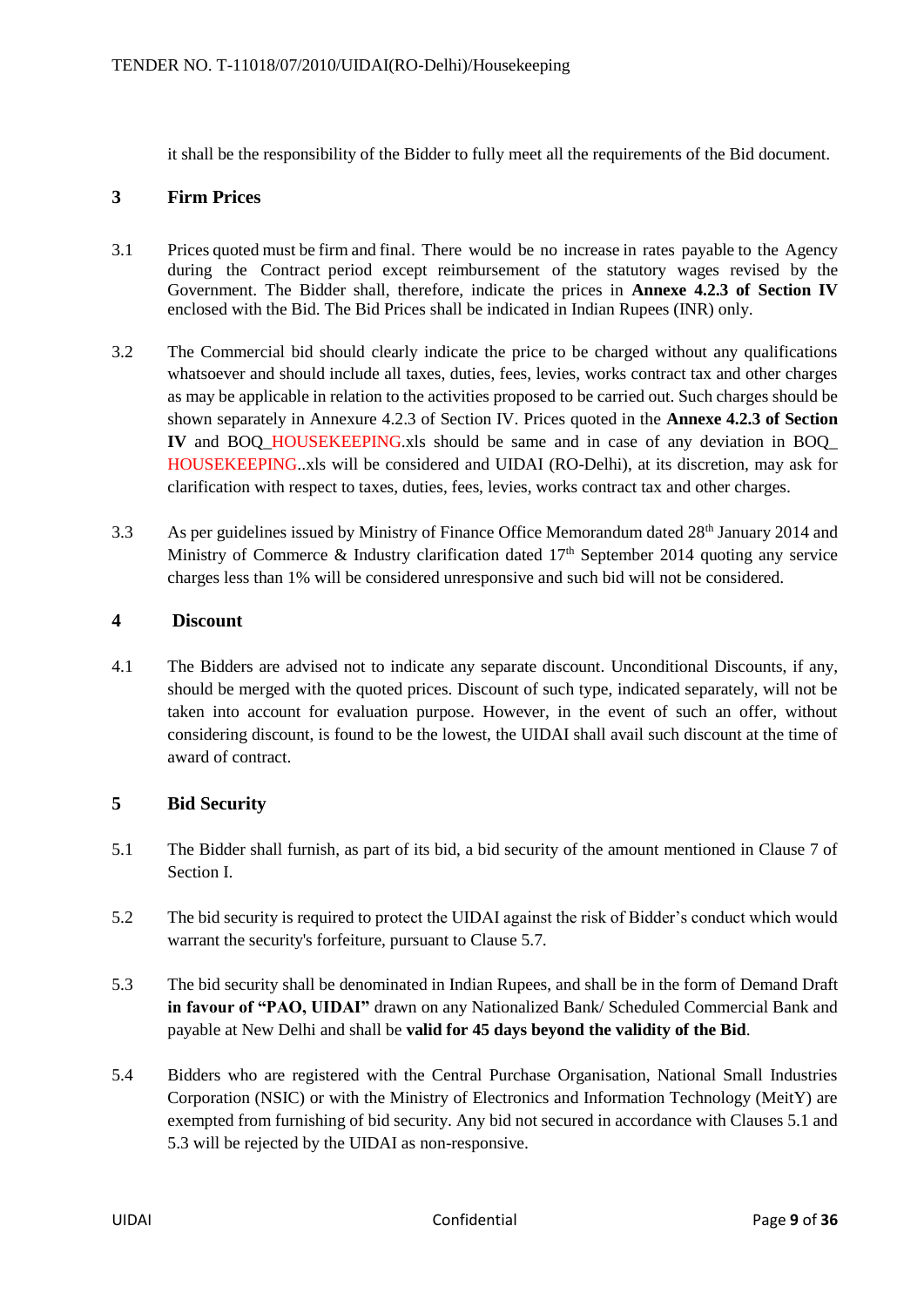- 5.5 Unsuccessful Bidder's bid security will be discharged/ returned as promptly as possible but not later than 30 days after award of contract to the selected bidder.
- 5.6 The EMD deposited by successful agency will be adjusted towards Security deposit as demanded above. If the successful bidder fails to furnish the difference amount between Security Deposit and EMD within 15 (fifteen) days after the issue of Letter of Award of Work, his bid security (EMD) shall be forfeited unless time extension has been granted by UIDAI, RO, Delhi.
- 5.7 The bid security may be forfeited:
	- a) If a Bidder withdraws its bid during the period of bid validity specified by the Bidder in the Bid; or
	- b) In the case of a successful Bidder, if the Bidder fails;
		- (i) to sign the Contract in accordance with Clause 16;
		- (ii) to furnish performance security in accordance with Clause 17.
		- (iii) To undertake the work or fails to comply with any of the terms and conditions of the contract

# **6 Period of Validity of Bids**

- 6.1 Bids shall remain valid for 120 days from the date of opening of tender prescribed by the UIDAI. A bid valid for a shorter period may be rejected by the UIDAI as non-responsive.
- 6.2 In exceptional circumstances, the UIDAI may ask the Bidder to extend the validity of the Bid. The validity of bid security provided under Clause 5 shall also be suitably extended. However, A Bidder will not be permitted to modify its bid.

# **7 Format and Signing of Bid**

7.1 Tender bid must contain the name, office and after office hours addresses including telephone number(s) of the person(s) who are authorized to submit the bid with their signatures. A certificate from bidder's HR/ legal department must be enclosed with the bid certifying that the person(s) who signed the bid is an authorized person on behalf of company.

# 7.2 **Un-signed, un-stamped and without certificate for authorized person from bidder's HR / legal department bid shall not be accepted.**

- 7.3 The bid shall contain no interlineations, erasures or overwriting except as necessary to correct errors made by the Bidder, in which case such corrections shall be initialed by the person or persons signing the bid.
- 7.4 All pages of the bid being submitted **must be legible, signed and sequentially numbered** by the bidder irrespective of the nature of content of the documents before uploading. Ambiguous bids will be out rightly rejected.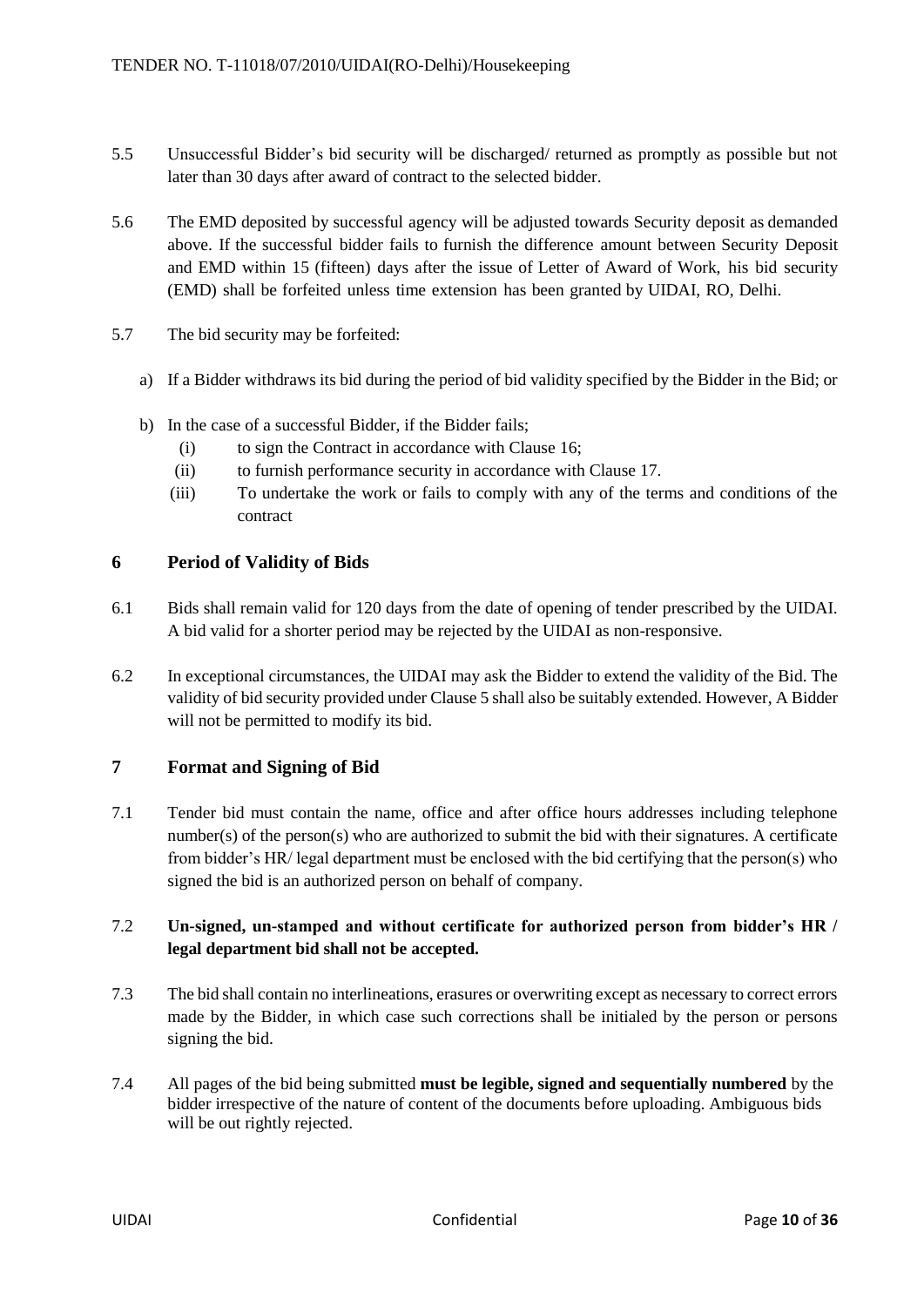# **8 Terms and Conditions of Bidders**

8.1 Printed terms and conditions (General Conditions) of the Bidders will not be considered as forming part of their Bids.

# **9 Address for Correspondence**

9.1 The Bidder shall designate the official mailing address, place, and email to which all correspondence shall be sent by the UIDAI.

# **10 Opening of Bids by UIDAI**

- 10.1 Online bids (complete in all respect) received along with Demand Draft towards Tender Document Fee and EMD (Physically) will be opened as mentioned in the Clause 9 of Section I. Bid received without EMD will be rejected straight way. EMD and Tender Fee original instrument must be submitted to the address as mentioned in the Clause 9 (c) of Section I on or before the last date of submission of Bids as per Clause 9 (d) of Section I.
- 10.2 A duly constituted committee will evaluate Eligibility Criteria of bidders.
- 10.3 Bids of only eligible and technically qualified bidders will be taken up for further evaluation.
- 10.3 The Bidders' names, modifications, bid withdrawals and the presence or absence of the requisite Bid Security and such other details as the UIDAI, at its discretion, may consider appropriate will be announced at the bid opening.

### **11 Criteria for Evaluation of Bids**

11.1 To meet the UIDAI's requirements, as spelt out in the Bid Document, the selected Bidder must have the requisite experience for Housekeping services at the aforementioned location sought by the UIDAI. Any time during the process of evaluation the UIDAI may seek specific clarifications from any or all Bidders.

### 11.2 Phase I: Evaluation of Technical Bids

Technical Bids will be opened as per the date and time mentioned in the Critical date sheet. A detailed analysis will be subsequently carried out by the UIDAI. In this phase, the Technical Bids will be reviewed for compliance of the Bid requirements with reference to the responses to the **eligibility criteria and Schedule of Requirement**. Technical Bids which meet the above mentioned criteria will be eligible for consideration in the subsequent rounds. If required, the UIDAI may seek specific clarifications from any or all Bidder(s) at this stage. The UIDAI shall determine the Bidders that qualify for the next phase after reviewing the clarifications provided by the Bidder(s).

11.3 Phase II: Evaluation of Commercial Bids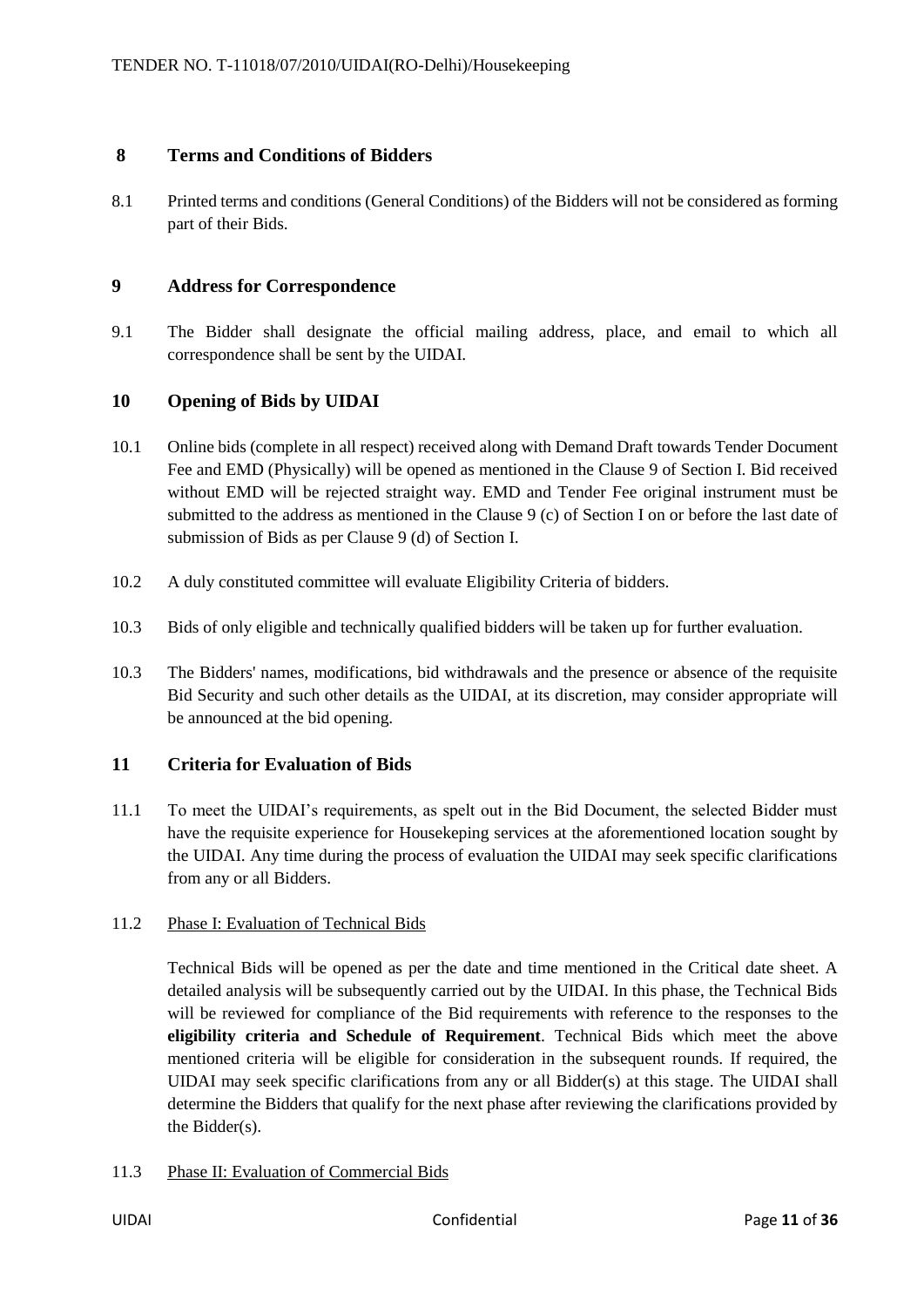In this phase, the Commercial Bids of the Bidders, who are technically qualified in Phase I, shall be opened. The bidder with lowest qualifying commercial bid (L1) will be awarded the work.

11.4 Evaluation of the bid will be online and offline both, and comments of the offline committee will be uploaded as per the online process.

# 12 **UIDAI's Right to Vary Scope of Contract at the time of Award**

12.1 The UIDAI may at any time, by a written order given to the Bidder pursuant to **Clause 2 of Section III** – General Conditions of Contract, make changes within the general scope of the Contract.

# **13 UIDAI's Right to Accept Any Bid and to Reject Any or All Bids**

13.1 The UIDAI reserves the right to accept any bid, and to annul the Bid process and reject all bids at any time prior to award of Contract, without thereby incurring any liability to the affected Bidder or Bidders or any obligation to inform the affected Bidder or Bidders of the grounds for the UIDAI's action.

### **14 Clarification**

14.1 When deemed necessary, the UIDAI may seek clarification on any aspect from the Bidder. However, that would not entitle the Bidder to change or cause any change in the substance of the Bid submitted or price quoted.

### **15 Notification of Award**

- 15.1 Prior to the expiration of the period of bid validity, the UIDAI will notify the successful Bidder in writing by registered letter or by fax or email, to be confirmed in writing by registered letter, that its bid has been accepted.
- 15.2 The notification of award will constitute the formation of the Contract.
- 15.3 Upon the successful Bidder's furnishing of performance security pursuant to Clause 17, the UIDAI will promptly notify each unsuccessful Bidder and will discharge its bid security, pursuant to Clause 5.

### **16 Signing of Contract**

- 16.1 At the same time as the UIDAI notifies the successful Bidder that its bid has been accepted, the UIDAI will send the Bidder the Contract Form .
- 16.2 Within **15 days** of receipt of the Contract Form, the successful Bidder shall sign and date the Contract and return it to the UIDAI.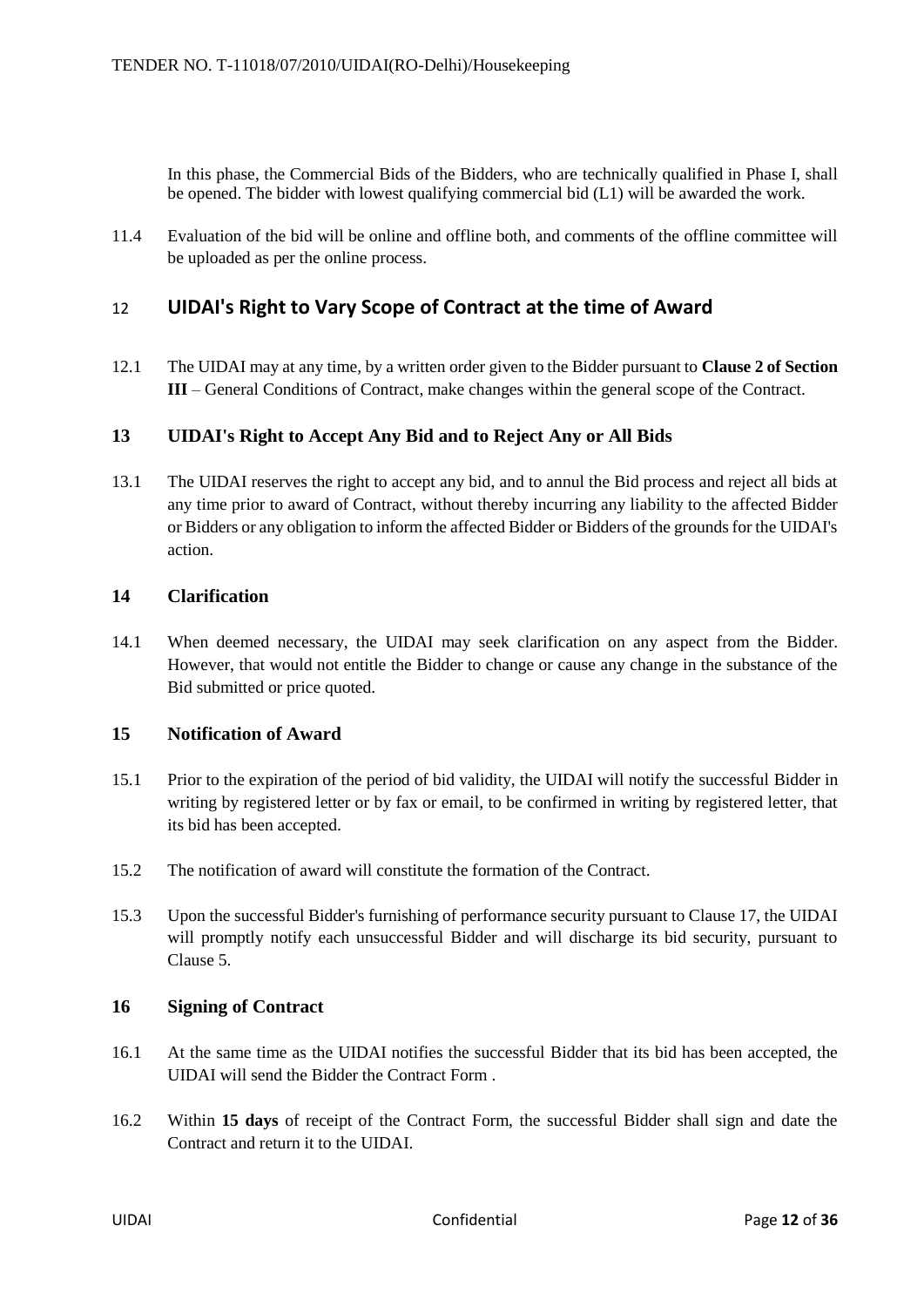# **17 Performance Security**

- 17.1 Within **10 days** of the receipt of notification of award from the UIDAI, the successful Bidder shall furnish the performance security in accordance with the Conditions of Contract, in the Contract Performance Guarantee Bond prescribed at **Appendix -A**
- 17.2 Failure of the successful Bidder to comply with the requirement of Clause 17 shall constitute sufficient grounds for the annulment of the award and forfeiture of the bid security, in which event the UIDAI may award the Contract to the next lowest evaluated Bidder or call for new bids.

### **18 Rejection Criteria**

### 18.1 **Technical Rejection Criteria**

The following vital technical conditions should be strictly complied with failing which the bid will be rejected:

- The Bidder shall be deemed to have complied with all clauses in the Bid document under all the sections/chapters of the Bidding document, including Bid Evaluation Criteria (BEC), Schedule of Requirements, and General Terms and Conditions of Contract unless otherwise stated in the deviation statement. Evaluation will be carried out on the information available in the bid.
- If the information provided by the Bidder is found to be incorrect / misleading at any stage / time during the Bidding Process.
- Any conditional bid or bid with any deviation will not be accepted.

### 18.2 **Commercial Rejection Criteria**

The following vital commercial conditions should be strictly complied with failing which the bid will be rejected.

- a. Bid should be submitted in Two Bid systems in two packets. The Pre-Qualification Bid and Technical Bid shall **contain no prices or commercial bid details**. However a blank copy of the commercial bid (**i.e Annexure 4.2.3**) should be enclosed with the Technical Bid with the price column of the **price bid format blanked out**. A tick mark  $(\sqrt{})$  shall be provided against each item of the price bid format to indicate that there is a quote against this item in the Commercial bid. **Offers with Technical Bid containing prices shall be rejected outright**.
- b. Offers of following kinds will be rejected:
	- i. Offers made without Bid Security/Bank Guarantee along with the offer.
	- ii. Offers made through Email.
	- iii. Offers which do not confirm unconditional validity of the bid for 120 days from the date of opening of bid.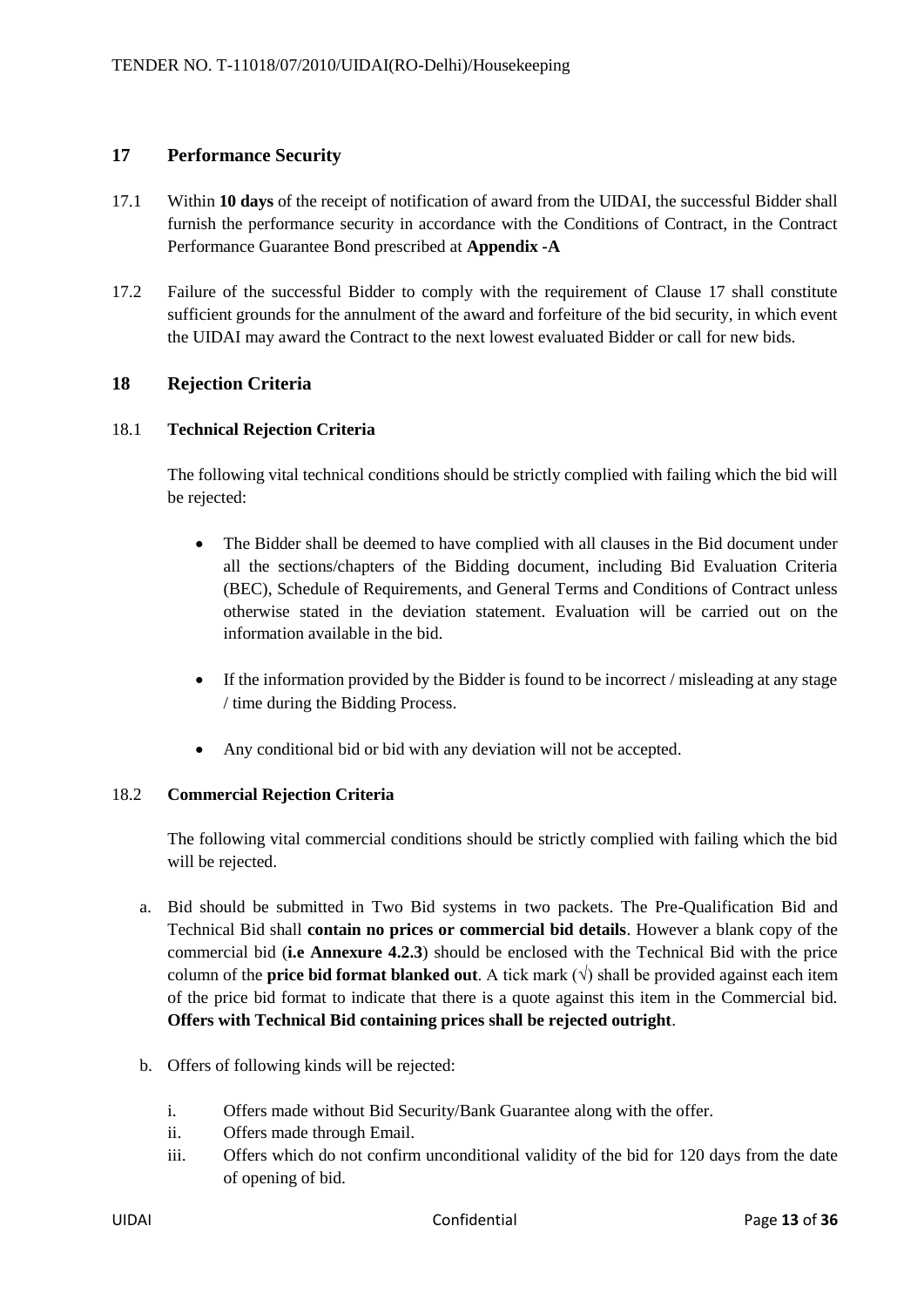- iv. Offers where prices are not firm during the entire duration of the contract and / or with any qualifications.
- v. Offers which do not conform to UIDAI's price bid format.
- vi. Any other criteria which UIDAI seems fit to reject.
- vii. Bids NOT submitted as per the specified format and nomenclature will be out rightly rejected.
- viii. Ambiguous and Duplicated bids will be out rightly rejected.
- ix. Any alteration / overwriting / cutting in the bid should be duly countersigned else it will be out rightly rejected.
- x. Bid received **without EMD and Tender Fee will be rejected** straight way and also EMD not meeting above deadlines will not be accepted and their uploaded bid will be rejected.
- c. Any conditional bid will not be accepted.

# **19 Cost of Bid Document**

- 19.1 The Bidder is required to pay **Rs. 100/- (Rupees One Hundred Only)** towards Bid Document Fee, at the time of submission of Bids, in the form of a Bank Demand Draft **failing which the Bids submitted by the Bidder shall not be entertained and shall be summarily rejected.** The Bank Demand Draft should be drawn on Nationalized Bank/ Scheduled Commercial Bank in favor of "**PAO, UIDAI"** and payable at New Delhi**. The Bid Document Fee is non-refundable.** Bid Document Fee is not required from those bidders who are registered with the National Small Industries Corporation (NSIC).
- 19.2 The Bidder shall bear all costs associated with the preparation and submission of its bids, including cost of presentation for the purposes of clarification of the bids, if so desired by the UIDAI. The UIDAI will in no case be responsible or liable for those costs, regardless of the conduct or outcome of the Bidding process.

### **20 Conditions for Pre-Qualification of Bidders**

- 20.1 For the purpose of pre-qualification of Bidders, the Bidder should enclose in their Pre-Qualification Bid (to be submitted online as part of **Packet-1 Part-1** of the online submission process), statement of qualification on following parameters, duly supported by necessary documentary evidences, as applicable:
	- i. Bid Document Fee Demand Draft (in original)
	- ii. Bid Security (in original) of the prescribed amount and validity
	- iii. The bidder should not have been **blacklisted** / under a declaration of ineligibility for corrupt and fraudulent practices with any of the departments of the Central, State Governments and PSUs. Undertaking from bidder in this regard to be submitted.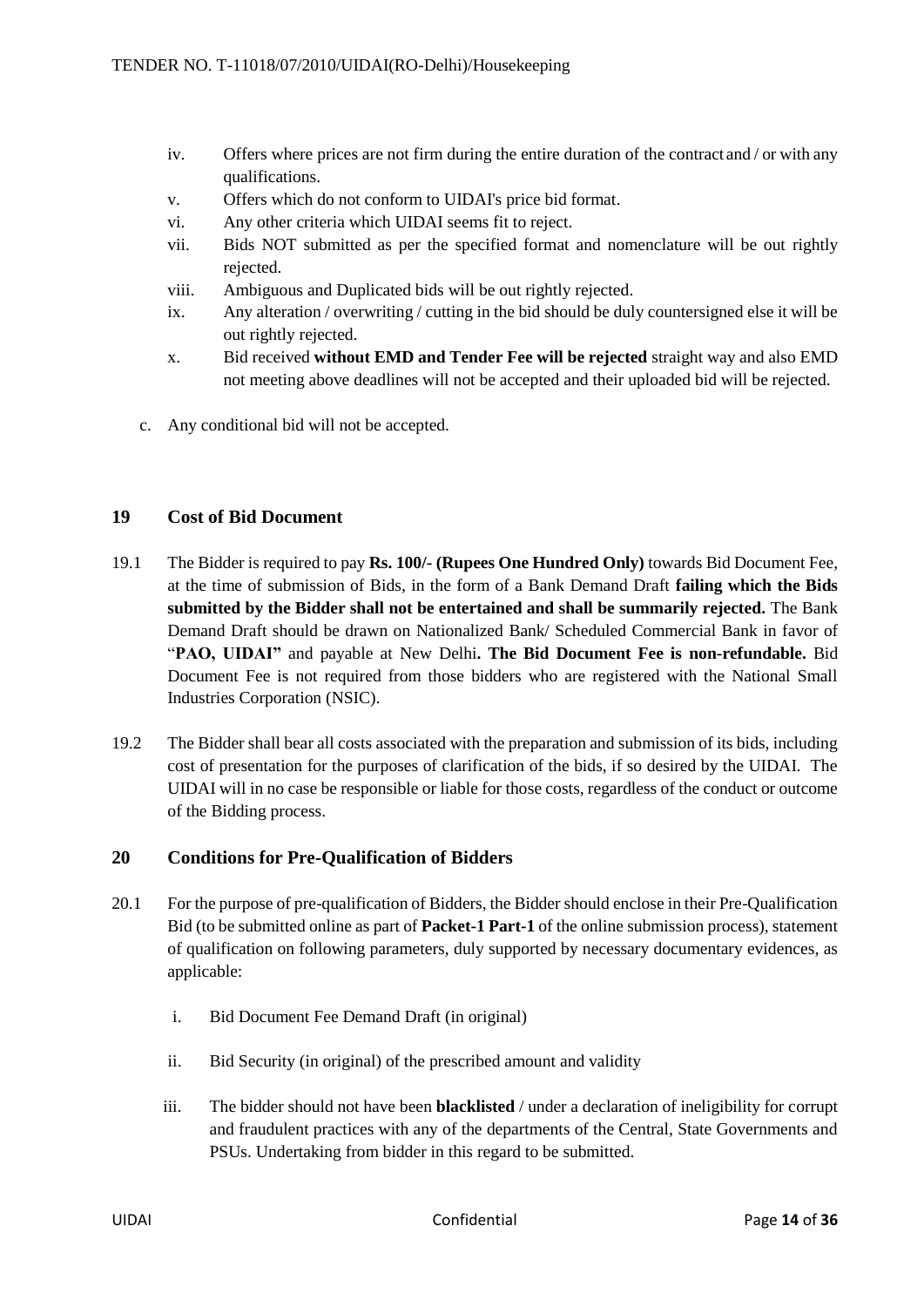- iv. Bidder should have valid license to carry out the business, PF Registration, ESI Registration, Service Tax Registration Number and PAN Number.
- v. The Bidder is required to attach experience certificates, testimonials of providing Housekeeping Services of executing minimum three similar assignments in last 03 Financial years ending 31.03.2017 . The bidder must attach copies of the previous or existing employers certificate & copy of award letters.

| S1. | Name of organization From  | To | Contracted              | for<br>Reason |
|-----|----------------------------|----|-------------------------|---------------|
| No. | with complete address $\&$ |    | Amount (Rs. Termination |               |
|     | telephone numbers to       |    | Per month)              |               |
|     | whom Housekeeping          |    |                         |               |
|     | services provided          |    |                         |               |

- vi. The Bidder should have average annual turnover of Rs. 10,00,000/- (Rupees Ten Lakh) in each of the financial year i.e 2014-15, 2015-16 & 2016-17. Certified copies of audited financial statements along with their respective filed ITRs may be attached.
- vii. The bidder should have a registered office/Branch in Delhi/NCR. Supporting proof thereof should also be attached in the Technical Bid.
- viii. The bidder shall submit an undertaking that no case is pending with the police against the Proprietor/ firm/partner or the Company (Agency) and the Company has not been BLACKLISTED by any Agency/Govt. Deptt. OR

Convictions in the past against the Company / Firm / Partner are indicated as under:-

- ix. The Bidder should submit set up of the organization, clearly indicating details of managerial, supervisory and other staff, also indicate the number of muster roll staff available for performing this service
- x. All the pages of the tender should be signed by the owner of the firm or his Authorized signatory. In case the tenders are signed by the Authorized signatory, a copy of the power of attorney/ authorization may be enclosed along with tender.
- xi. Signed and Scanned copy of Registration Certificate from those bidders who are registered with the Central Purchase Organization, National Small Industries Corporation (NSIC) or with the Ministry of Electronics and Information Technology (MeitY).
- xii. The bidder shall have the following Registrations and details of the same be provided in the Technical Bid

a.

b.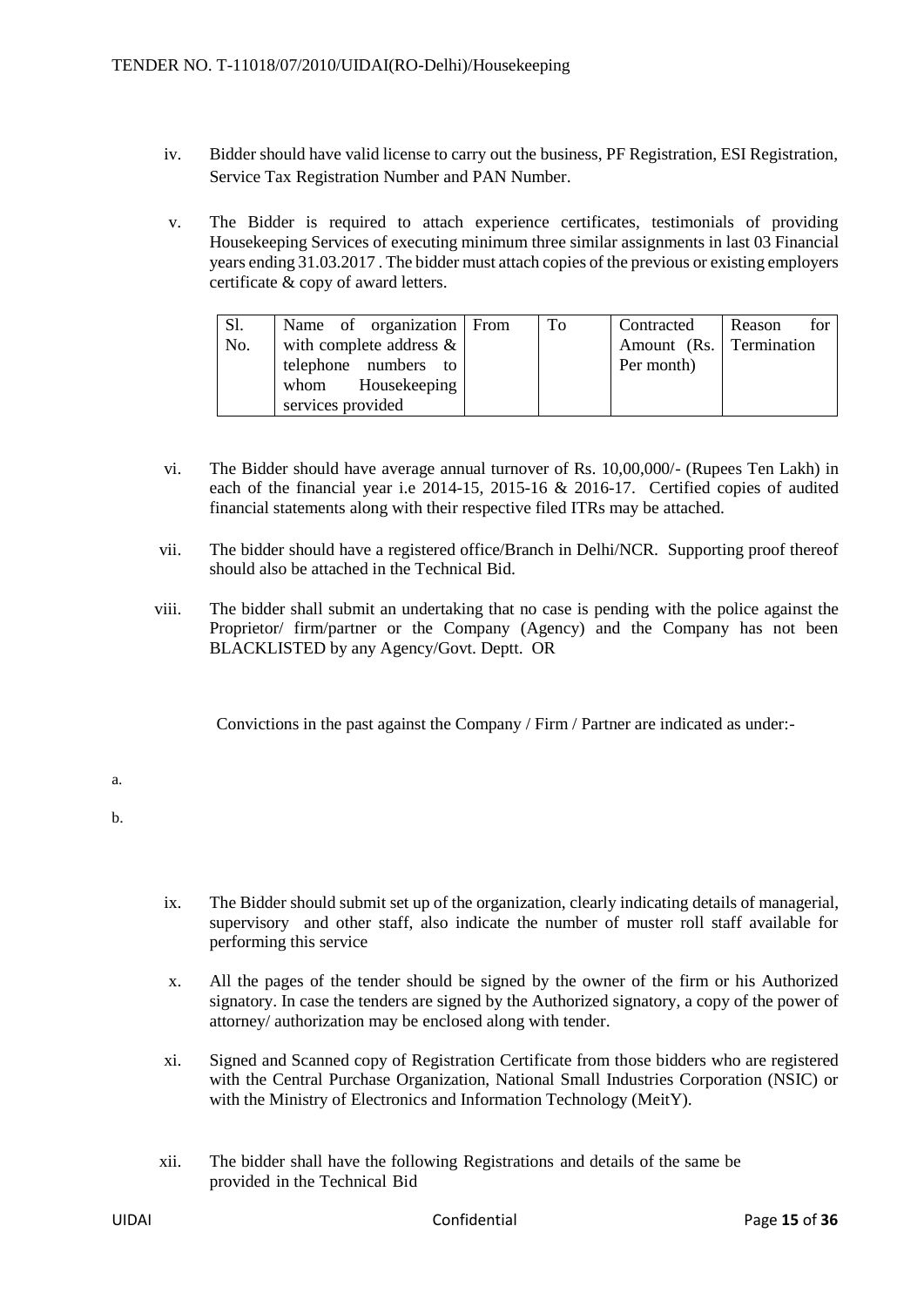- (a) PF Registration.
- (b) ESI Registration.
- (c) Service Tax Registration.
- (d) Pan number
- xiii. The firm should comply with statutory provisions of the labour laws, minimum wages, bonus, Employee's State Insurance, etc.

#### **20 Revelation of Prices**

20.1 Prices in any form or by any reason before opening the Commercial Bid should not be revealed, failing which the offer shall be liable to be **rejected**.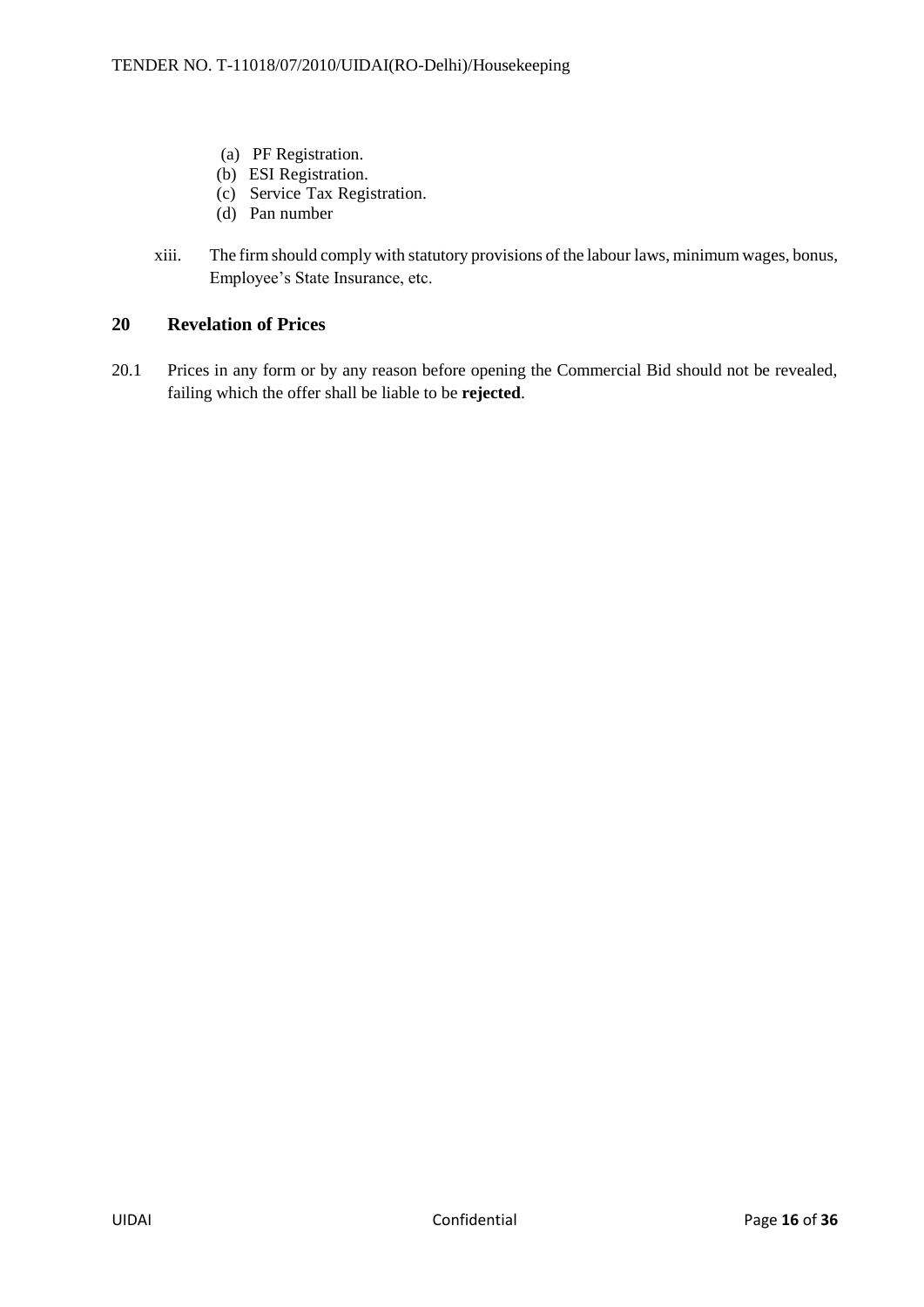# **SECTION III GENERAL CONDITIONS OF CONTRACT**

### **SPECIFIC TERMS AND CONDITIONS**

# **1.0 COMMENCEMENT OF CONTRACT**

The contract shall commence from the date of consent of the firm to the terms and conditions. Initially, the contract will be for one year extendable up to additional one year, if performance/services are found satisfactory on review after one year. The contract so awarded can be terminated by the Office of the Unique Identification Authority of India at any time without any notice or conveying any reason therefore.

# **2.0 LICENSES AND PERMITS:**

1.1 The Agency shall obtain all necessary permits/licenses from authorized agencies such as Municipal Corporation, other Local Authorities, State/Central/Govt. Department, Labour Department etc. at his own cost. UIDAI, RO, Delhi, shall not be held responsible for any breach of these rules and regulations by the Agency.

1.2 The agency should have its Registered Branch office in Delhi/NCR.

# **3.0 ARRANGEMENTS:**

It will be the responsibility of the Agency to make sufficient, appropriate and suitable arrangements for proper and efficient services to clean and maintain so that the movable and immovable properties of UIDAI, RO, Delhi premises including all equipment, furniture, fixtures and fittings in the premises of the Office without any damages and/ or breakages to the same. Also the agency shall be responsible for mechanized cleaning of passages, glass facades, carpet and internal areas of office including doors windows, furniture at their own cost, man, material and equipment. In case of failure of the agency to do so UIDAI, RO, Delhi shall get the same done through other sources at the cost and expenses of the agency.

### **4.0 QUALITY:**

The quality of service at all stages should beas per standards laid down by UIDAI, RO, Delhi and explained to the agency from time to time. The Agency shall be responsible for maintaining the entire premises clean at all times. The timings of duties will vary as per Administrative requirement.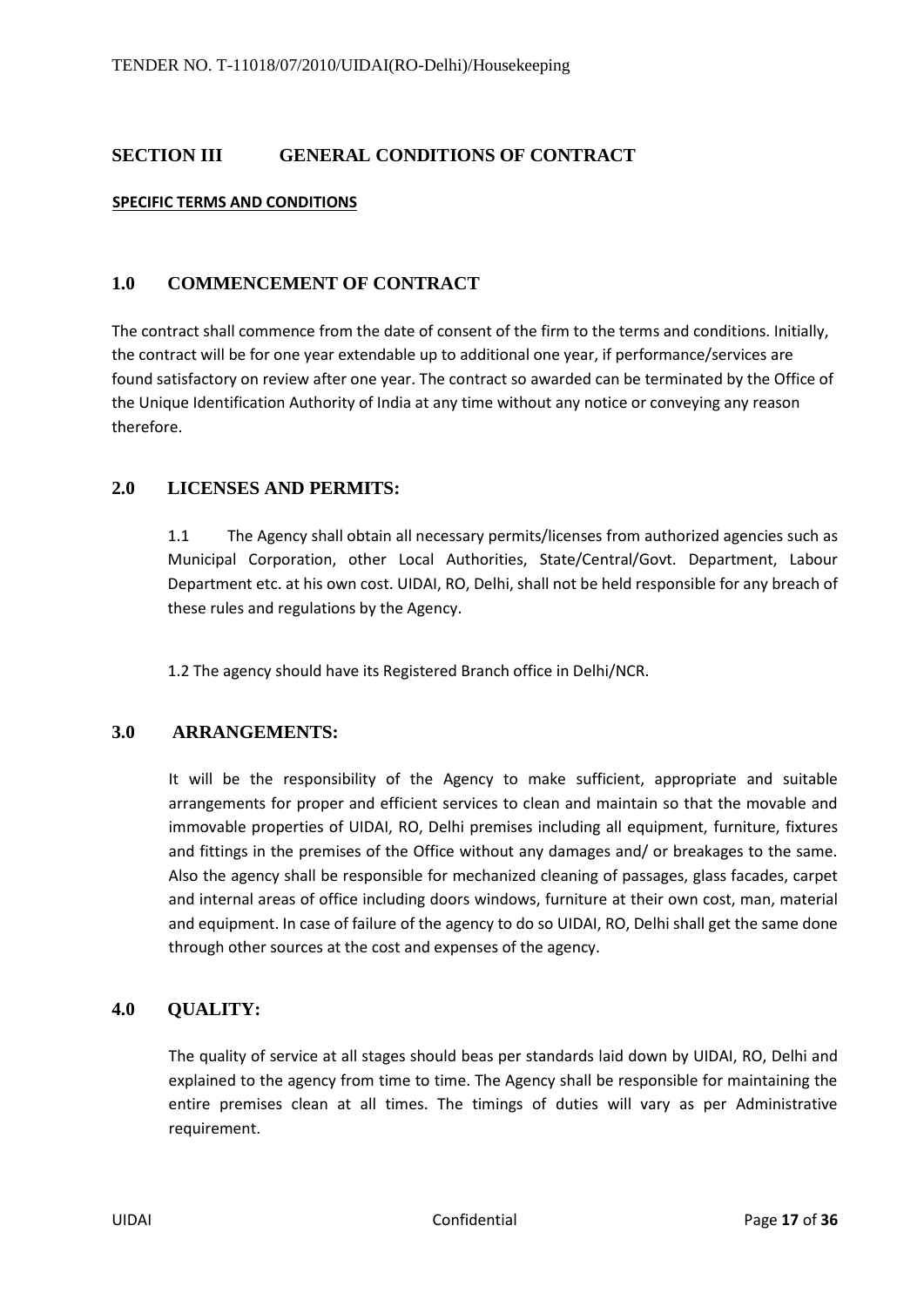# **5.0 WORK-FORCE:**

5.1 All the workmen deployed by the Agency at UIDAI, RO, Delhi shall abide by the disciplinary procedures, rules and regulations laid down by UIDAI, RO, Delhi from time to time.

5.2 The workmen deployed by the Agency shall be its own employees under their exclusive management, supervision and control and UIDAI, RO, Delhi shall in no way, be responsible or liable for their wages, salaries, bonus, gratuity or any other allowance, leave salary, wages for holidays or any compensation notice pay etc.

5.3 A complete list of personnel along with their bio-data photographs, proof of residence, etc. should be submitted to the Assistant Director General, UIDAI, RO, Delhi before they are deployed. Changes should be informed forthwith when they take place.

5.4 All personnel deployed by the Agency shall at all times be medically fit. The employees should be supplied with proper uniform (Shoes & dress 2 sets) and identity card with photographs by the Agency at its costs. Employees of the Agency should be in prescribed uniform at all times during the duty hours.

5.5 All the staff required for providing Housekeeping service should have appropriate experience required for the job.

5.6 The workforce deployed at UIDAI, RO, Delhi will not be changed frequently so as to maintain uniformity and discipline in the services.

5.7 The firm should have qualified electrician and plumbers at their strength.

# **6.0 MATERIAL & MACHINES:**

6.1 All cleaning material of all sorts for e.g. brooms, detergents, dusters, an all mechanized equipment required for cleaning the premises shall be provided by Agency at their cost.

6.2 It will be the responsibility of the Agency to store the materials procured by them for its use in neat, tidy and hygienic manner in the space provided by UIDAI, RO, Delhi. The Security of such material shall be sole responsibility of the Agency. The Agency shall be fully responsible for the articles/items kept in the area covered by the housekeeping contract.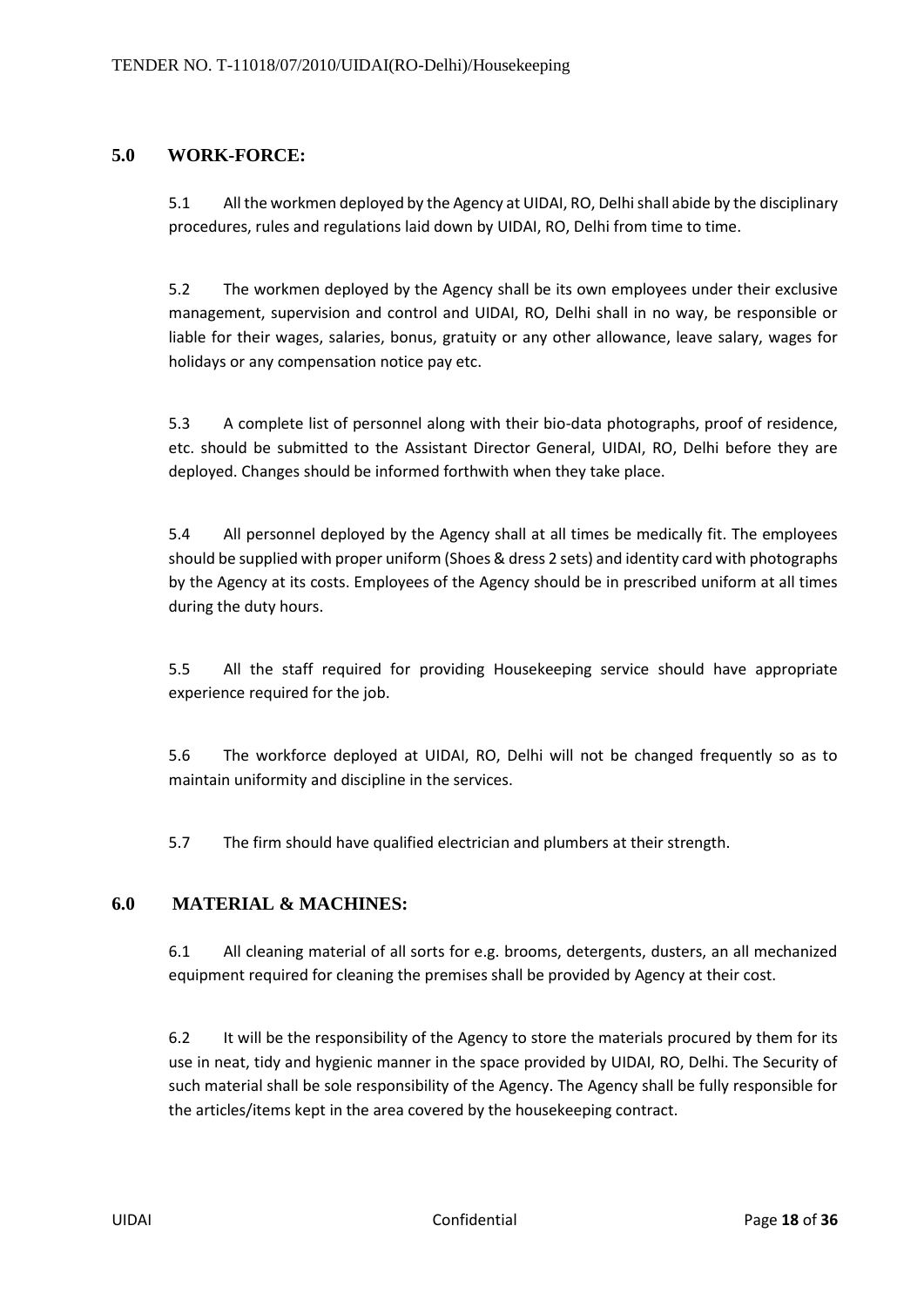6.3 All the required machines / equipment, necessary for cleaning etc. shall be used by the firm in the office on regular basis.

6.4 **ABSORPTION:** The workers / staff of the Agency will have nothing to do with UIDAI, RO, Delhi and shall have no presumptive or any kind of right of absorption in the services of UIDAI, RO, Delhi. In order to give effect to this the Agency shall also incorporate suitable clause in the appointment orders to be issued to its workers/staff under intimation to UIDAI, RO, Delhi.

# **7.0 SCOPE OF WORK:**

7.1 It will be the sole responsibility of the firm to maintain the housekeeping job of cleaning and maintenance of this office building of UIDAI, Regional Office, Ground Floor Pragati Maidan Metro Station, Pragati Maidan, New Delhi -110001.

7.2 Cleaning / Sweeping office rooms, conference and committee rooms, or in other words, all the locations of the office building including furniture, all Electrical and electronic appliances, Window panels etc. (as per the tables mentioned in clause 7.0, Schedule of Work)

7.3 It will be the responsibility of the Agency to close windows panels and doors of the premises, switch on and off lights, fans, A/C's, Taps etc. and also open close the premises, rooms etc. with the help of security personal as may be prescribed.

7.4 The agency will inspect every day as a part of its service maintenance job under this agreement electrical equipment, water coolers, sanitary systems, drainage(internal /external) check and see that they are in working conditions and report about any difficulties immediately. The Agency shall maintain appropriate record of having checked/inspected and having rectification carried out by them ( water supply points, plumbing installations, electrical appliances, furniture fixtures and any other such materials) etc. These records shall be always available to the UIDAI for necessary action.

7.5 Agency shall also carry out cleaning job of internal / external drainage system to avoid choking at least twice in a month by using mechanical devices provided by the agency.

7.6 Any packing and unpacking material, shifting of furniture and loading unloading of articles etc. as per requirement and also preparing conference room, Training Room for use, placement and management of equipment such as OHP, TV, LCD, VCR etc. & any other office work shall be part of services under this agreement without any extra payments/claims on that account.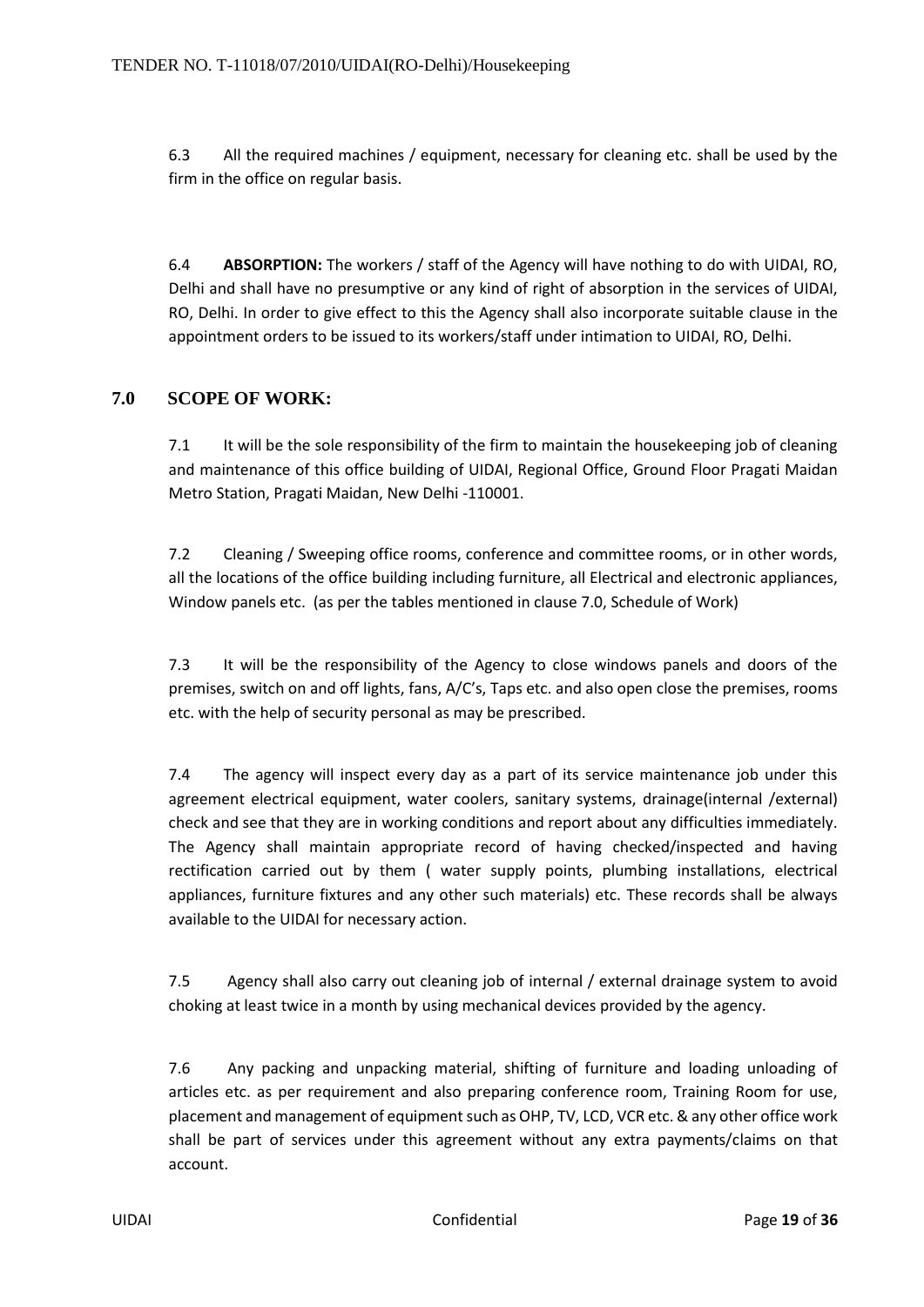7.7 The agency will be fully responsible for removable of garbage and proper disposal of the same. And also ensure that no accumulation of garbage is there in and around the premises.

7.8 **SPECIAL DUTIES:** Whenever required, Agency will have to do any other duties not specifically mentioned herein above pertaining to UIDAI services maintenance as assigned by UIDAI RO-Delhi.

# **8.0 DISPUTES & ARBITRATION:**

8.1 The Dy. Director General, UIDAI, RO, Delhi and the Contractor shall make every effort to resolve amicably by direct informal negotiation, any disagreement or dispute arising between them under or in connection with the Contract.

8.2 In case of any dispute or differences arising under the terms of this Agreement the same shall be settled by reference to arbitration by a sole Arbitrator to be appointed by UIDAI. The provisions of Arbitration and Conciliation Act 1996 shall be applicable under this clause.

### **9.0 FORCE MAJEURE**

When an extraordinary event or circumstances beyond the control of the parties, such as war, strike, riot, crime, or an event described by the legal term "act of God" (such as flooding, earthquake, or volcanic eruption), prevents on or both parties from fulfilling their obligations under the contract. In such situations decision of "Dy. Director General, UIDAI, RO, Delhi" will be final decision & binding on both the parties.

### **10.0 SUBLETTING OF WORK:**

The firm shall not assign or sublet the work or any part of it to any other person or party.

### **11.0 TRANSFER:**

- 11.1 The tender is not transferable.
- 11.2 Agency shall not transfer or assign or share benefits of this Agreement to or with anyone. Any such violation shall render the agreement to be cancelled at the risk and cost of the successful tenderers.

# **12.0 LIQUIDATED DAMAGES**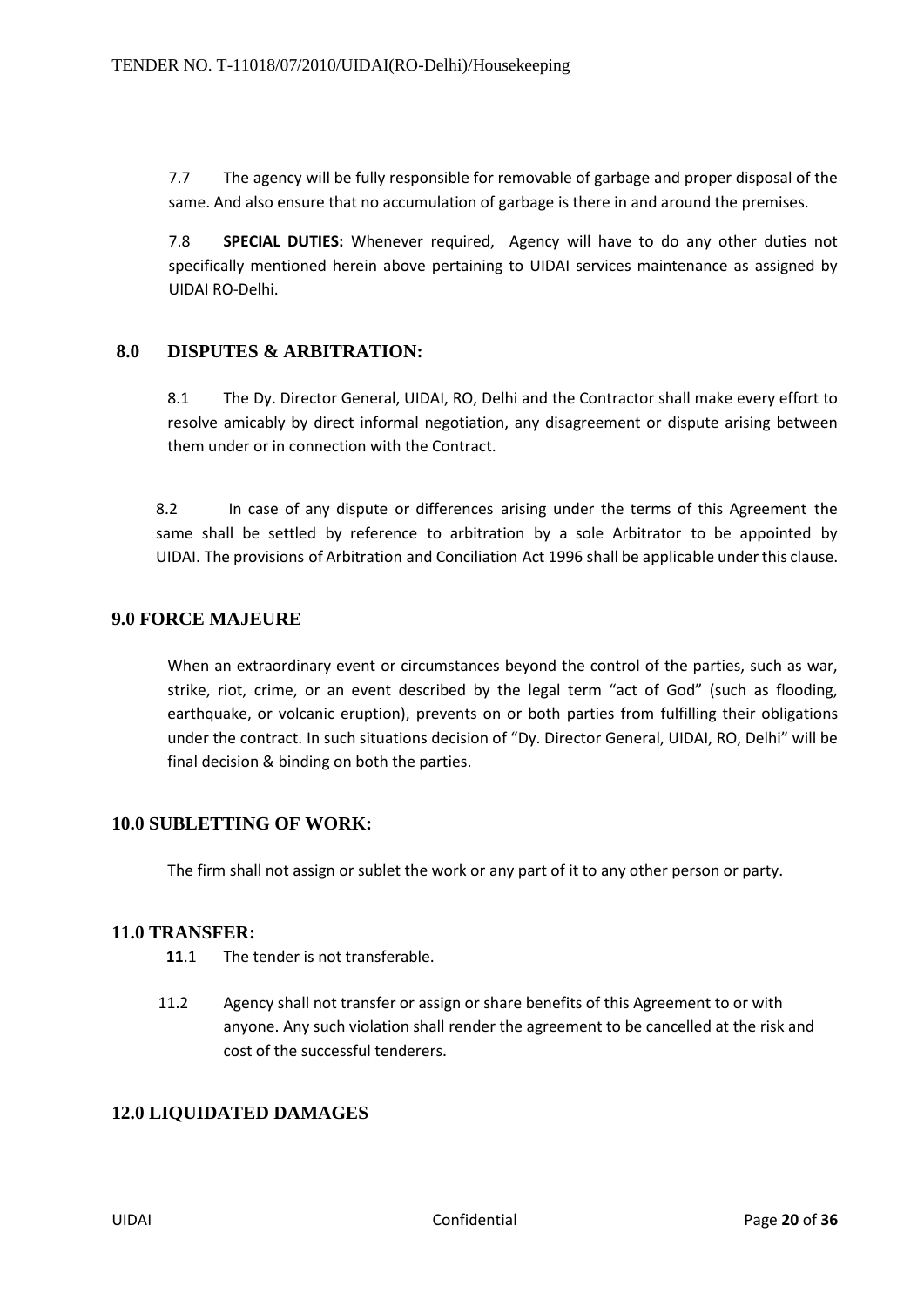**12.1 The Bidder is liable to be imposed a penalty as per table below, for poor service/delivery, inadequate staff, etc. subject to maximum deduction of 10% liquidated damages from the monthly bill. Once the maximum is reached, the Purchaser may consider termination of the Contract.** 

| Sr.No. | <b>Types of Service Deficiency/ Default</b>                                                                                                  | Penalty Rs. |  |
|--------|----------------------------------------------------------------------------------------------------------------------------------------------|-------------|--|
| 1      | Non-Deployment of the Manpower (per day)*                                                                                                    | Rs. 500/-   |  |
|        | Poor housekeeping services, improper upkeep or<br>cleaning/Poor O& M of AC & AHU and electrical<br>equipment/Machines (per occasion per day) | Rs. 2000/-  |  |
|        | Sub-Standard quality supply of consumables per<br>occasion                                                                                   | Rs. 500/-   |  |

**\* The penalty calculated as per above shall be deducted from the respective monthly payments for non-deployment of manpower and supply of non-standard consumables shall be replaced by the genuine standard as mentioned in the tender.** 

12.2 The powers of the Office of the Unique Identification Authority of India under this condition shall in no way affect or prejudice the powers in certain events to terminate the contract vested in him as herein provided nor forfeiture of deposit mentioned under clause 6.0 above.

# 13**.0 DISCLAIMER**

13.1 The near relatives of employees of the Office of the Unique Identification Authority of India are prohibited from participation in this tender.

- 13.2 The near relatives for this purpose are defined as:
	- (a) Members of a Hindu Undivided Family.
	- (b) Their husband or wife.
	- (c) The one is related to the other in the manner as father, mother, son(s), son's wife (daughter-in-law), daughter(s) & daughter's husband (son-in-law), brother(s) & brother's wife, sister(s) and sister's husband (brother-in- law).

### **14.0 BREACH OF TERMS AND CONDITIONS**

In case of breach of any of terms and conditions mentioned above, the Competent Authority will have the right to cancel the work order without assigning any reason thereof, and nothing will be payable by this Department in that event and the security deposit in the form of performance Bank Guarantee shall be encashed.

#### **15.0 SCHEDULE OF WORK:**

Details of schedules are as below: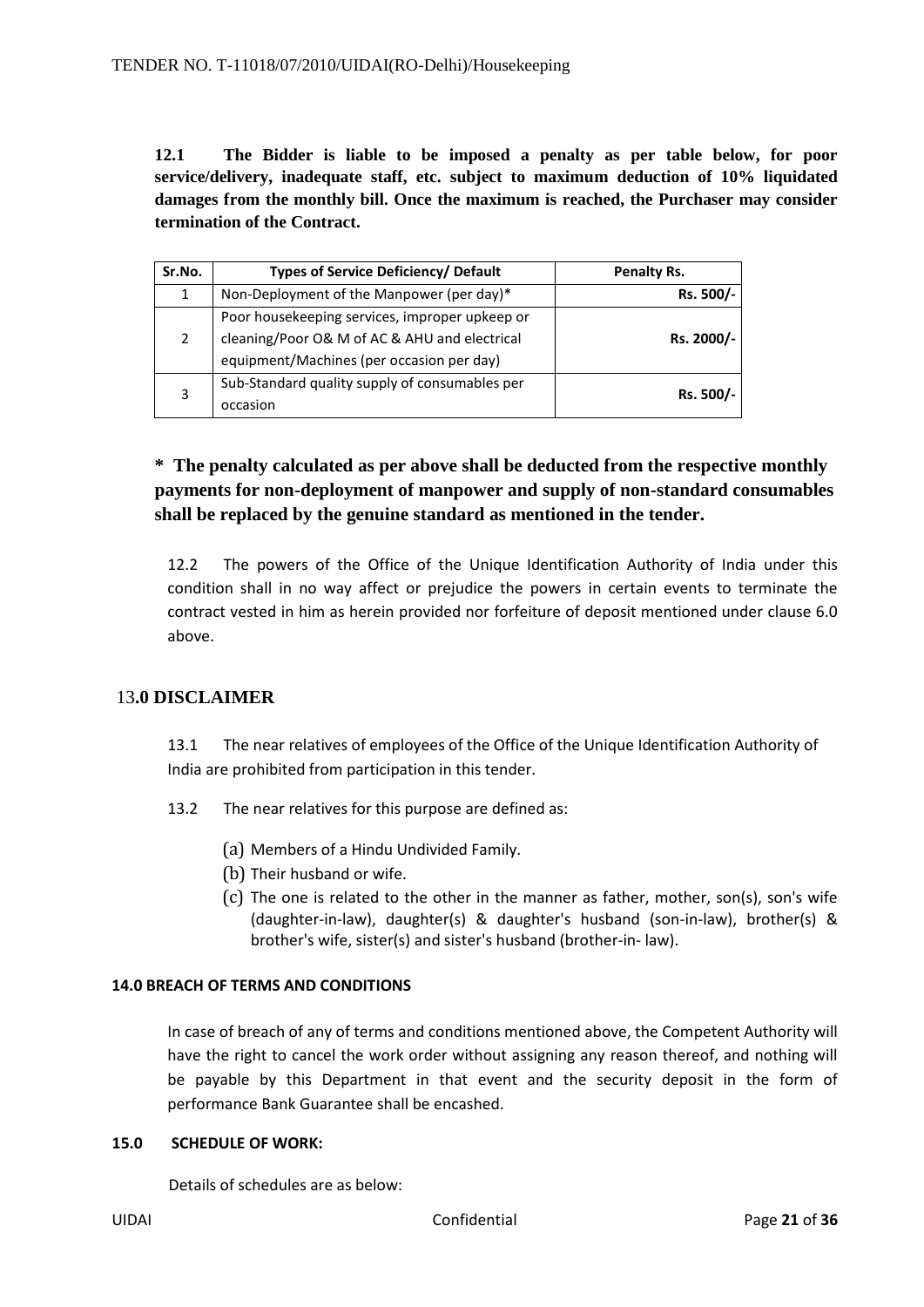### 15.1 Area of Housekeeping and Maintenance work:

| -SI | Floor/Level | Type of Usage/Rooms | Cubicles (Nos.) | Toilets (Nos.) | Total<br>covered |
|-----|-------------|---------------------|-----------------|----------------|------------------|
| No. |             |                     |                 |                | Area (sq. mtrs   |
|     |             |                     |                 |                |                  |
|     |             |                     |                 |                |                  |
| 1.  | Ground      | 20 rooms            | 31              | 03             | 937.65 +19.78    |
|     | Floor       | $\ddot{}$           | cubicles        |                | sqm= 957.43      |
|     |             | Reception area      |                 |                |                  |
|     |             |                     |                 |                |                  |
|     |             |                     |                 |                |                  |
|     |             |                     |                 |                |                  |

# **15.2 Frequency of Cleaning / Maintenance as per description:**

|                | <b>WORK SCHEDULE</b>                                            |                                          |  |  |  |
|----------------|-----------------------------------------------------------------|------------------------------------------|--|--|--|
|                |                                                                 |                                          |  |  |  |
| S. No.         | Area & Activity                                                 | <b>Frequency</b>                         |  |  |  |
|                | <b>Office Area -</b>                                            | <b>Daily</b>                             |  |  |  |
| $\mathbf{1}$   | Ground floor, open area and Reception area                      |                                          |  |  |  |
|                | Dust Bin Cleaning                                               | Daily                                    |  |  |  |
|                | Sweeping & Mopping of floors                                    | Daily / Hourly basis at<br>ground floor. |  |  |  |
|                | Cleaning of Tables, Chairs, Workstations, Storage,<br>Computers | Daily                                    |  |  |  |
|                | Cleaning of phones                                              | Daily                                    |  |  |  |
|                | Cleaning of partitions                                          | Weekly                                   |  |  |  |
|                | Cleaning of Window edges                                        | Daily                                    |  |  |  |
|                | Cleaning of Carpet area                                         | Weekly(With Vacuum<br>Cleaner)           |  |  |  |
|                | Removing of Stains                                              | Weekly                                   |  |  |  |
| $\overline{2}$ | <b>Cleaning of Ground floor common area</b>                     |                                          |  |  |  |
|                | Cleaning of electrical fittings                                 | Once in fortnight                        |  |  |  |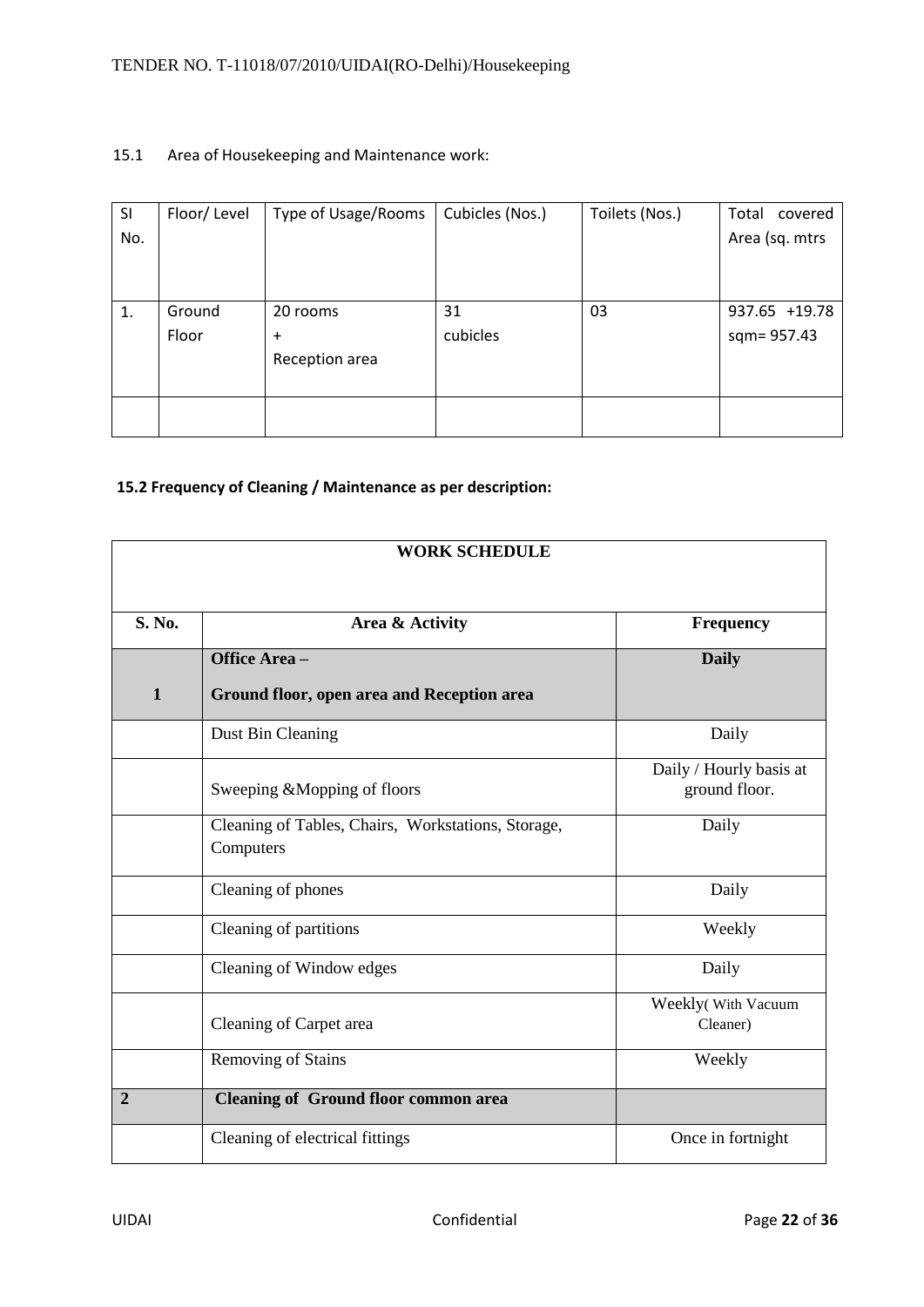|                         | Cleaning of doors, windows, glass, walls, skirting, |                    |
|-------------------------|-----------------------------------------------------|--------------------|
|                         | doormats and carpets                                | Once in a week     |
|                         | Stains, spills, footmarks on floor                  | Immediately        |
|                         | Reception area                                      | Daily              |
| 3                       | <b>Outside Common Area</b>                          | Daily              |
| $\overline{\mathbf{4}}$ | <b>Toilets in building premises</b>                 |                    |
|                         | Cleaning of toilets                                 | Daily/Hourly basis |
|                         | Cleaning of washbasins                              | Daily/Hourly basis |
|                         | Check working of exhaust fans                       | Daily              |
|                         | <b>Cleaning of Dustbins</b>                         | Hourly             |
|                         | <b>Cleaning of Floors</b>                           | Hourly             |
|                         | Changing toilet rolls, Towels                       | Hourly             |
|                         | Stair case cleaning                                 | Daily              |
|                         | Washroom cleaning                                   | Hourly             |

#### **16.0 BILLS:**

16.1 The Agency shall submit its monthly bill for Housekeeping on or before 5th day of the succeeding month along with the Statutory Compliance Report to the Agreement duly certified by the authorized Representative of UIDAI, RO, Delhi.

16.2 UIDAI, RO, Delhi shall have right to withhold the payment of monthly bill in case the Agency fails to produce the proof of the payments made by them to the employees deployed by them and the statutory compliance as mentioned. The Agency shall in no case withhold the payments due to their employees for any reason whatsoever including that an account of nonclearance of its bills by UIDAI, RO, Delhi. The Agency shall disburse the wages/salary to its employee on or before  $3<sup>rd</sup>$  day of the succeeding month and obtain the signatures of the 'staffs' on the Wages Register in token of the payment made to its employees.

16.3 UIDAI, RO, Delhi Shall not accept and entertain any claim in the event of the Agency's employee sustaining any injury, damage or loss either to person or property either inside or outside the UIDAI, RO, Delhi premises. It shall be the sole responsibility of the successful tenderer to repay all such expenses in respect of his employees. The successful shall provide necessary ESI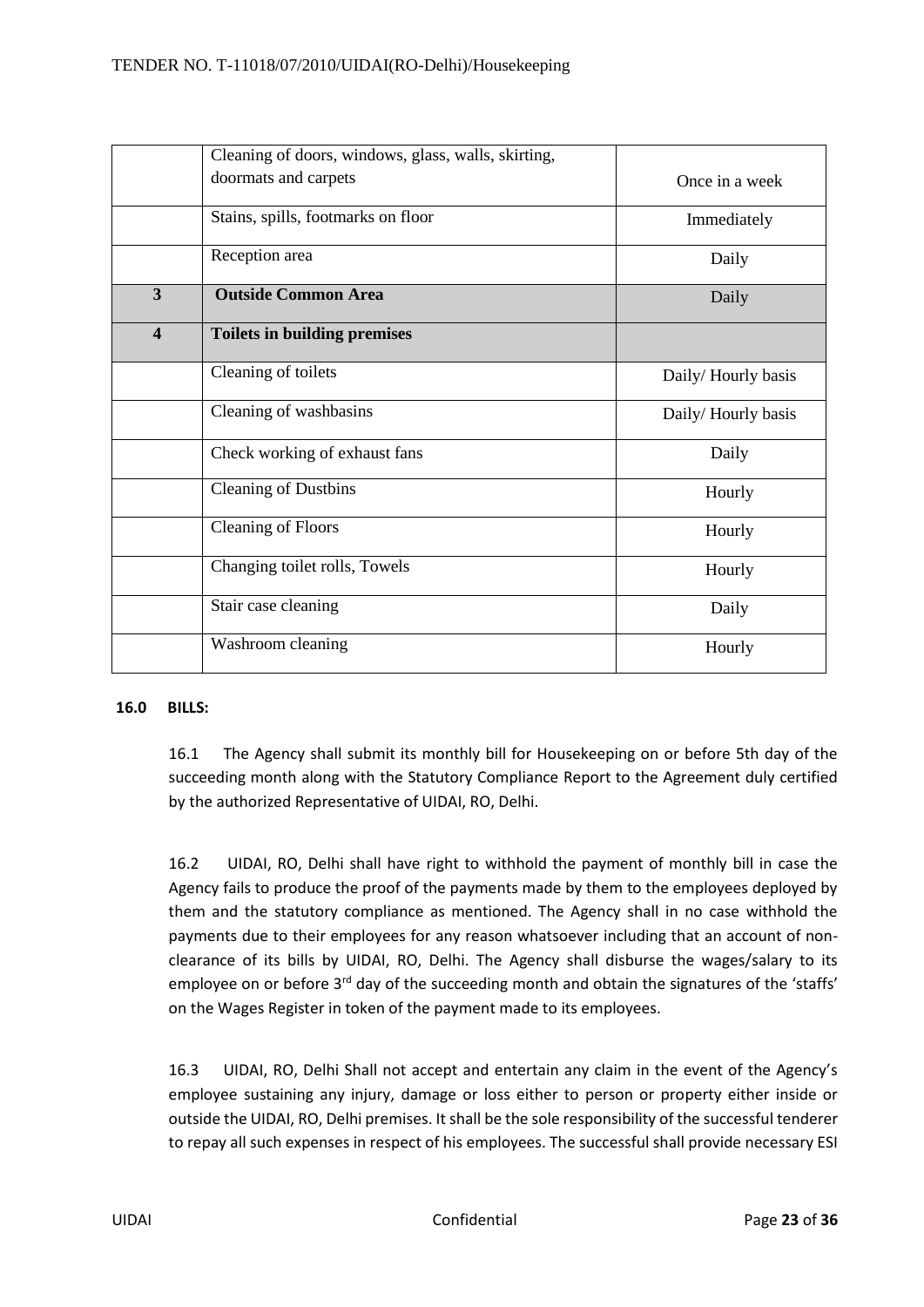or Insurance cover to his all employees under Workmen Compensation Act under intimation to UIDAI, RO, Delhi.

16.4 If in the course of execution of this contract by the Agency any minor or major damage is caused by the Agency or its workmen to the persons or property of UIDAI, RO, Delhi after joint inspection by UIDAI, RO, Delhi and the "Contractor" any claims arising there from shall be recovered, settled and dealt with directly by the Agency and the Agency shall render all assistance and co-operation to UIDAI, RO, Delhi if any is held thereon. The contractor agrees to undertake and indemnify UIDAI, RO, Delhi against all such claims.

# **17.0 WAGES:**

17.1 The Agency shall be solely responsible for all statutory payments to its employees/labour under all relevant statutes for the purposes of this Agreement.

17.2 The Agency shall ensure that it fully complies with and observes all the provisions of the Contract Labour (Regulation & Abolition) Act, 1970. The Minimum Wages Act, 1948, Payment of Wages Act 1935, Employees Provident Fund and Miscellaneous Provision Act, the ESI Act, the gratuity act 1972 and such other statutory enactments rules and regulation laid down by the Govt. or local body in force compliance or violation thereof shall be the Agency's sole responsibility and subsequent amendments thereof.

17.3 The Agency shall pay its employees on or before 3rd day of every month under intimation to UIDAI, RO, Delhi.

17.4 **OVERTIME :** In spite of the intimation from UIDAI, RO, Delhi if the agency fails to provide proper person for the duty and in turn deploys the person from the existing strength by way of overtime UIDAI, RO, Delhi will not be responsible for the payment of such overtime and will pay only at the rate of regular Wages.

# **18.0 INDEMNITY:**

18.1 The agency shall keep UIDAI, RO, Delhi effectually indemnified against all claims for compensation under the provisions of any law for the time being in force / brought in to force by or in respect of any workman deployed by the Agency directly or indirectly in carrying out the obligations under the contract and against all costs and expenditures incurred by UIDAI, RO, Delhi in connection therewith.

18.2 UIDAI, RO, Delhi shall be entitled to deduct or otherwise recover from his dues, any amount from all the money payable by UIDAI, RO, Delhi to the Agency on any account by the way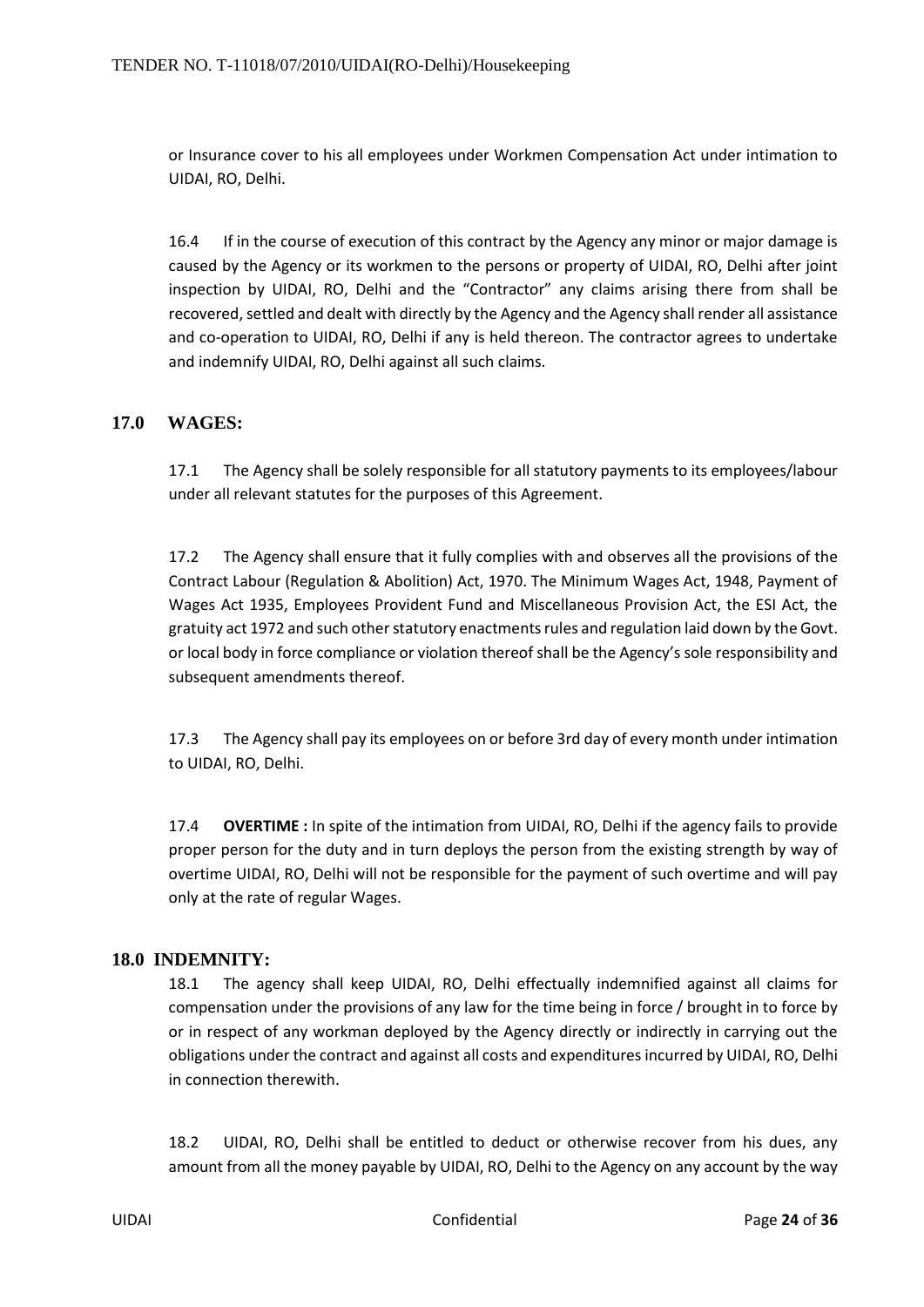of compensation as aforesaid or of any other nature and costs or expenses in connection with any claim thereto. For the purpose an indemnity bond will have to be executed by the Agency in favour of UIDAI, RO, Delhi as Principal Employer before commencement of work under this Agreement.

18.3 The Agency shall also keep UIDAI, RO, Delhi as Principal Employer indemnified against all actions, suits, proceedings, losses, costs, damages, charges, claims, and demands in any way arising out of or by reason of anything done or omitted to be done by the Agency under any law that may be/may become effectible

18.4 The Agency would also ensure that its activities do not in any manner disturb officials, staff of UIDAI, RO, Delhi and also do not damage any assets of UIDAI, RO, Delhi.

# **19.0 GRIEVANCES:**

In case of the workers engaged by the Agency have any grievances, they will take up the same with the Agency without creating any disturbance on the premises of UIDAI, RO, Delhi. If the Agency's workers resort to any agitation resulting in any damage to the property of UIDAI, RO, Delhi and or reputation, hindrance to its work the Agency would be liable for payment of damages to UIDAI, RO, Delhi. It will also be construed as breach of contract rendering the Agency liable for such action as may be deemed necessary. Under no circumstances, agitation means are to be resorted to by the workers of the Agency in the UIDAI, RO, Delhi, premises or with reference to UIDAI, RO, Delhi by name or in any other manner whatsoever. On expiry of the contract the Agency undertakes to vacate the premises without hesitation and murmur, in peace with all the workers without creating any disturbance. The Agency will be solely responsible if the workers engaged by it misbehave or create disciplinary or law and order problems in the premises of UIDAI, RO, Delhi.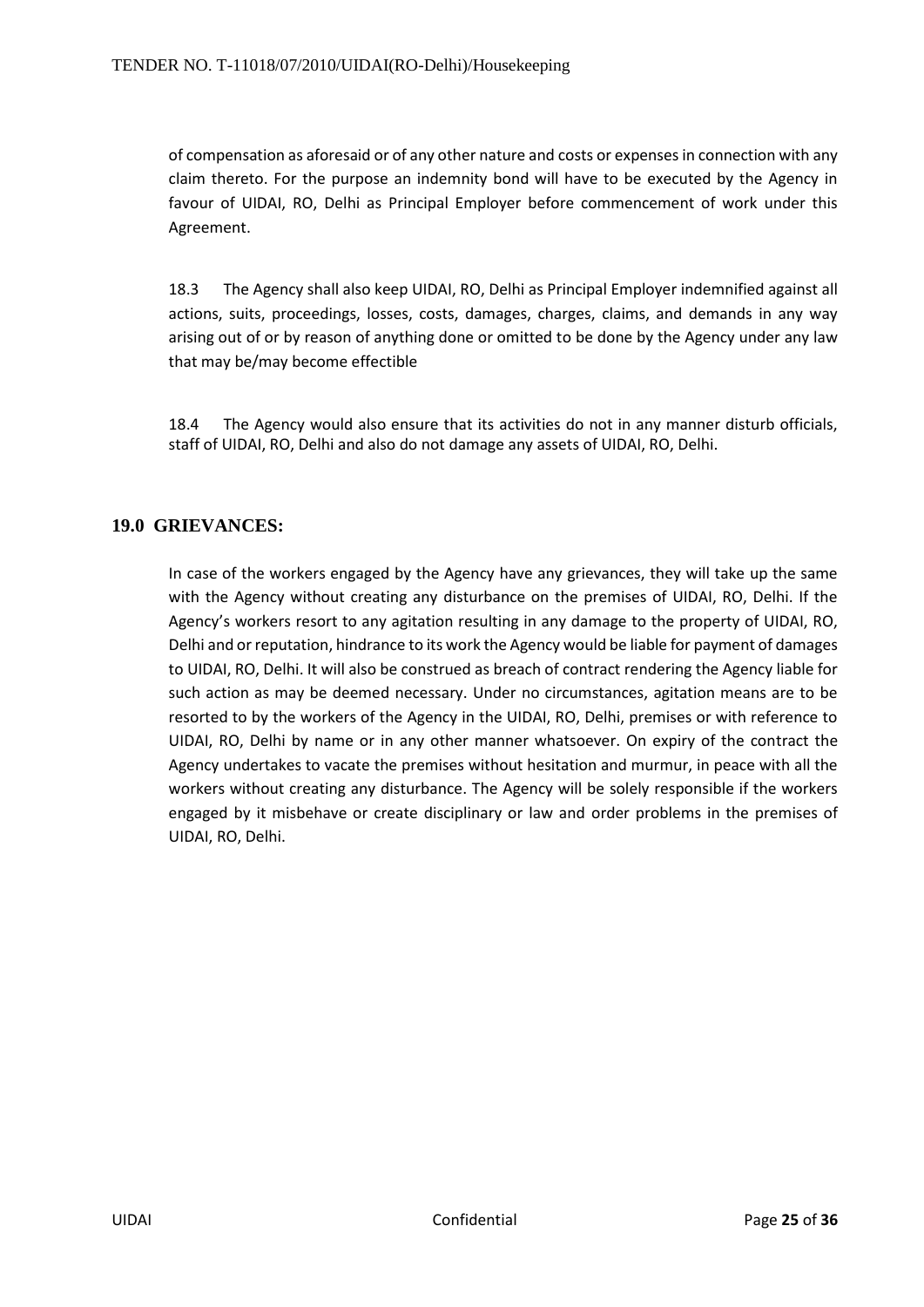# **SECTION IV - CONTENTS OF BIDS**

# **Annexe 4.1.1 PARTICULARS OF REQUIREMENT**

| Sl.<br>No. | Description of services required | Quantity    |
|------------|----------------------------------|-------------|
|            | Housekeeping Staff               | $04$ (four) |
|            | (unskilled manpower)             |             |

 **Signature of Bidder Date Place**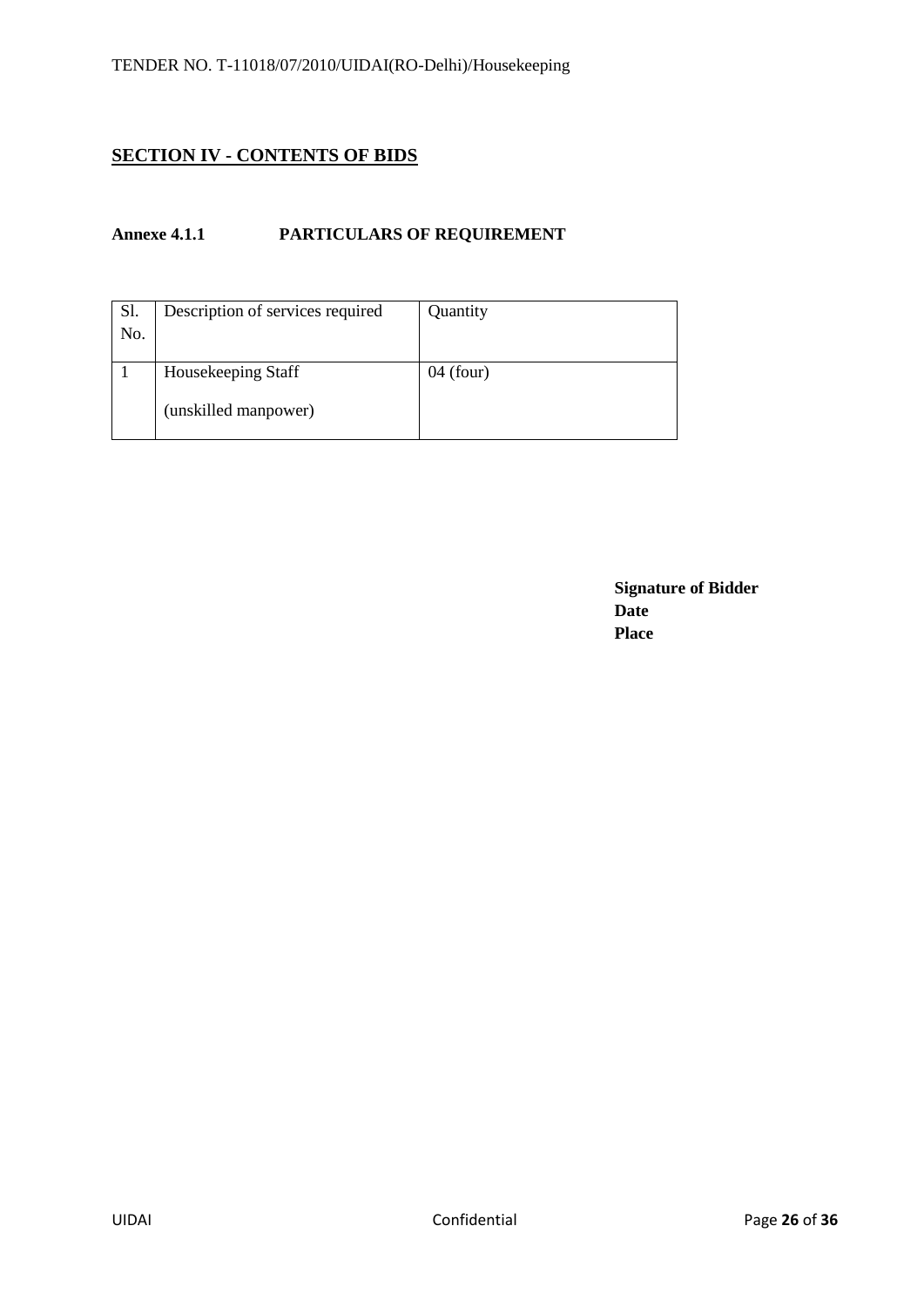# **Annexe 4.1.2**

**A. TECHNICAL BID**

|    | <b>BID PARTICULARS FOR Bid No._________</b>                                       |                                                                                                                       |                                 |
|----|-----------------------------------------------------------------------------------|-----------------------------------------------------------------------------------------------------------------------|---------------------------------|
| 1. | Name of the Bidder                                                                |                                                                                                                       |                                 |
| 2. | Address of the Bidder                                                             |                                                                                                                       |                                 |
| 3. | Name of the Company                                                               |                                                                                                                       |                                 |
| 4. | Address of the Company                                                            | <u> 1989 - Johann Barbara, martin amerikan basar dan berasal dalam basar dalam basar dalam basar dalam basar dala</u> |                                 |
| 5. | Name and address of the officer to whom<br>all references shall be made regarding |                                                                                                                       |                                 |
|    | this bid                                                                          |                                                                                                                       |                                 |
|    |                                                                                   |                                                                                                                       | Cell No.                        |
|    |                                                                                   |                                                                                                                       | Fax No.                         |
|    |                                                                                   |                                                                                                                       | E-mail.                         |
|    |                                                                                   | <b>Bidder:</b>                                                                                                        |                                 |
|    |                                                                                   | Signature                                                                                                             | ------------------------------- |
|    |                                                                                   | Name                                                                                                                  | ------------------------------- |
|    |                                                                                   | Address                                                                                                               | ------------------------------- |
|    |                                                                                   | Date                                                                                                                  | -----------------------         |

**Company Seal**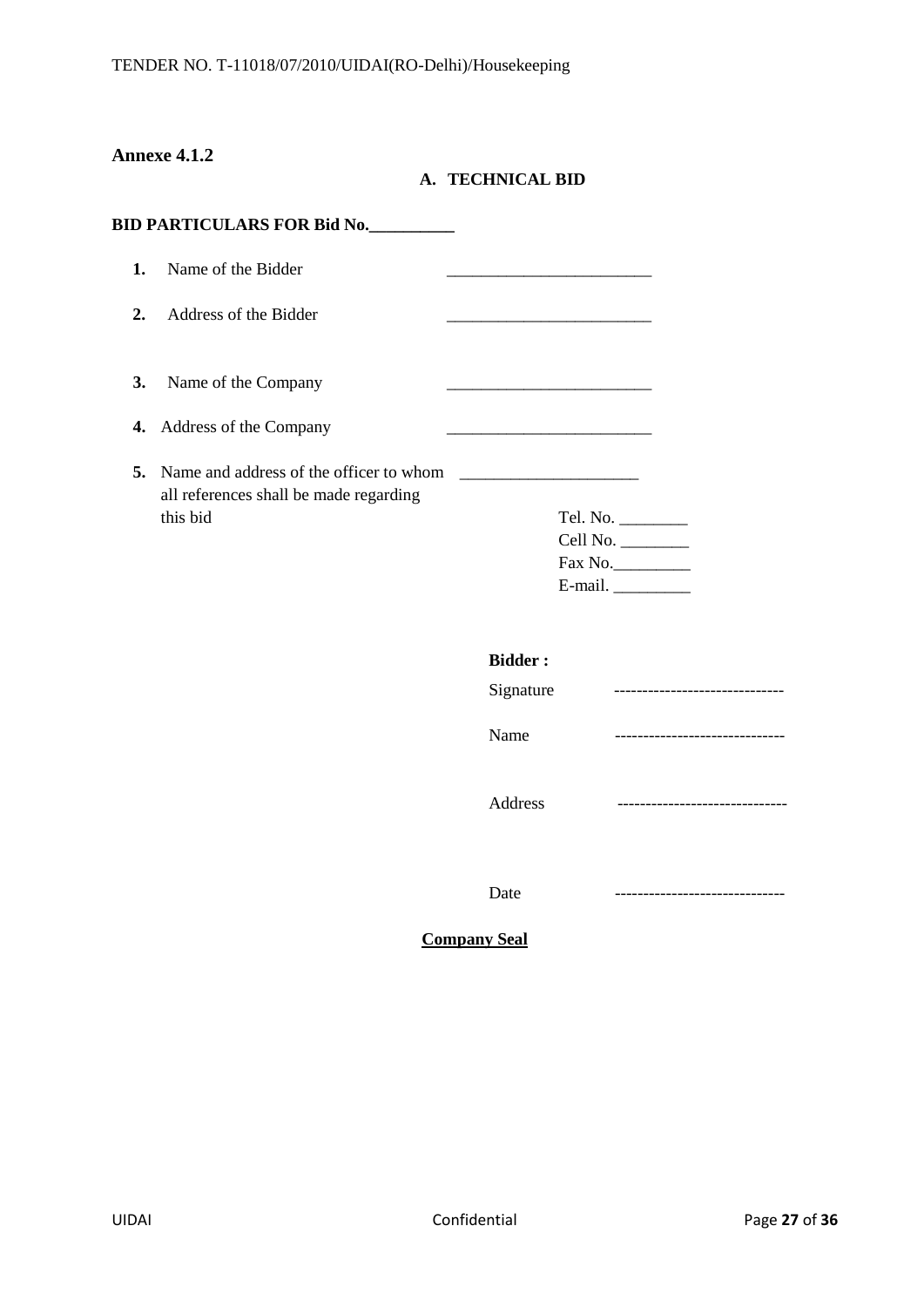### **Annexe 4.1.3**

#### **Technical Bid Letter**

**To**

**The Deputy Director General Unique Identification Authority of India (UIDAI) Regional Office-Delhi, Ground Floor Pragati Maidan Metro Station, Pragati Maidan, New Delhi – 110001**

**Ref : Bid No. \_\_\_\_\_\_\_\_\_\_\_\_\_\_\_\_**

**Sir,**

We declare:

- (i) That we are equipped with supplying adequate manpower for providing Housekeeping services to the Unique Identification Authority of India, Regional Office Delhi.
- **2.** We enclose herewith the complete **Technical Bid** as required by you. This includes **Section IV**  comprising of:

| <b>S. No.</b> | <b>Description</b>                        |  |
|---------------|-------------------------------------------|--|
|               | Particulars of Requirement (Annexe 4.1.1) |  |
| (iii)         | Bid Particulars (Annexe 4.1.2)            |  |
| (iii)         | Technical Bid Letter (Annexe 4.1.3)       |  |

- **3.** We agree to abide by our offer for a period of 12**0 days** from the date fixed for the opening of the bids and that we shall remain bound by a communication of acceptance within that time.
- **4.** We have carefully read and understood the terms & conditions of the tender and the conditions of the contract applicable to the tender and we do hereby undertake to supply as per these terms and conditions.
- **5.** Certified that the bidder is :
	- a) The Constituted attorney of the company and the person signing the bids is the constituted attorney of the Company.

**OR**

b) The Principal Officer or his duly Authorized Representative of the Company, and he has the authority to refer to arbitration disputes concerning the business of the Company by virtue of the general power of attorney.

(**NOTE:** Delete whatever is not applicable. All corrections/deletions should invariably be duly attested by the person authorized to sign the tender document.)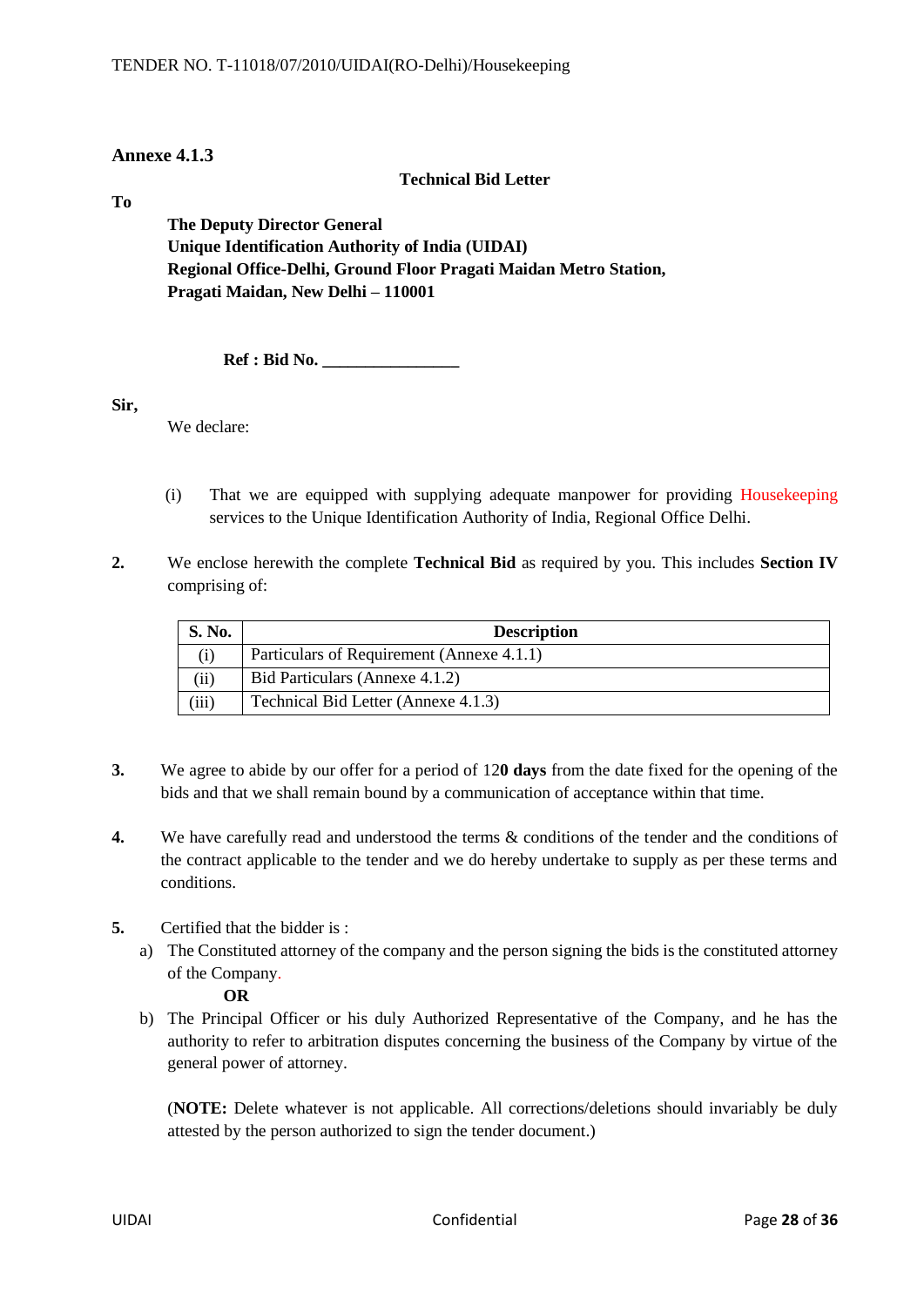- **6 Bid Security (Earnest Money),** in original, for an amount equal to Rs. \_\_\_\_\_\_\_ (Rupees \_\_\_\_\_\_\_ only) will be sent in original to the mentioned address as per Clause 9 (c) of Section - I and the signed & scanned copy of the same will be made part of the Part-I of Packet-1 of online bid.
- **7.** We do hereby undertake, that, until a formal contract is prepared and executed, this bid, together with your written acceptance thereof and placement of Letter of Intent awarding the Contract, shall constitute a binding contract between us.

Dated this day of 2016 **Signature of the bidder** 

**Name : Full Address : Telephone No : Fax No : E-mail :**

### **Details of enclosures:**

- **1.**
- **2.**
- **3.**
- **4.**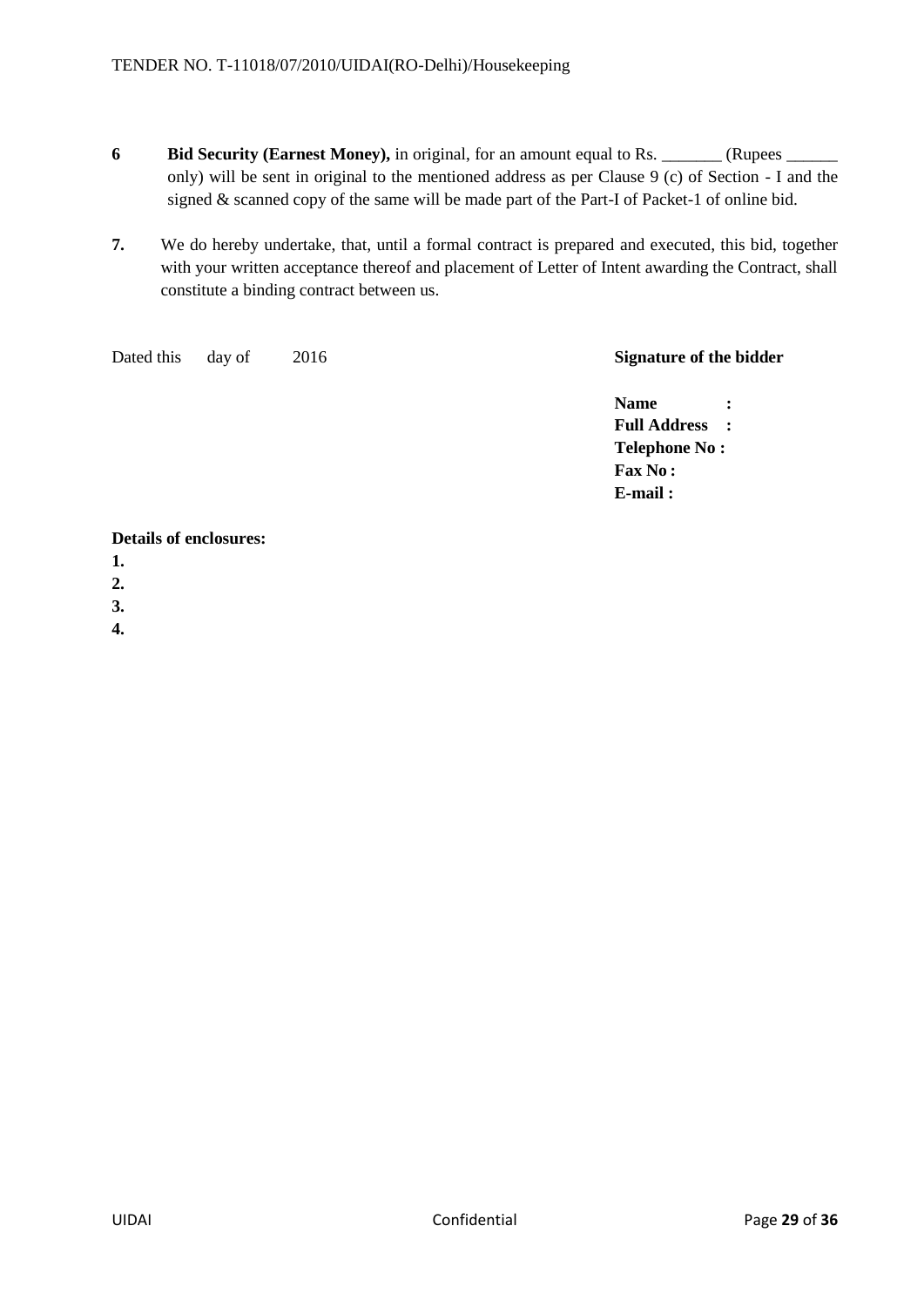# **Annexe 4.2.1**

|  | <b>B. COMMERCIAL BID</b> |  |
|--|--------------------------|--|
|--|--------------------------|--|

|    | <b>BID PARTICULARS FOR Bid No.__________</b> |                                                  |                                 |
|----|----------------------------------------------|--------------------------------------------------|---------------------------------|
| 1. | Name of the Bidder                           |                                                  |                                 |
| 2. | Address of the Bidder                        | the control of the control of the control of the |                                 |
| 3. | Name of the Company                          |                                                  |                                 |
| 4. | Address of the Company                       |                                                  |                                 |
| 5. | <b>Bidders Proposal Number and date</b>      |                                                  |                                 |
| 6. | all references shall be made regarding       |                                                  |                                 |
|    | this bid                                     |                                                  | Tel. No.                        |
|    |                                              |                                                  | Cell No.                        |
|    |                                              |                                                  | Fax No.                         |
|    |                                              |                                                  | E-mail                          |
|    |                                              |                                                  |                                 |
|    |                                              | <b>Bidder:</b>                                   |                                 |
|    |                                              | Signature                                        | ------------------------------- |
|    |                                              | Name                                             | ------------------------------- |
|    |                                              | Address                                          | ------------------------------  |
|    |                                              | Date                                             |                                 |

**Company Seal**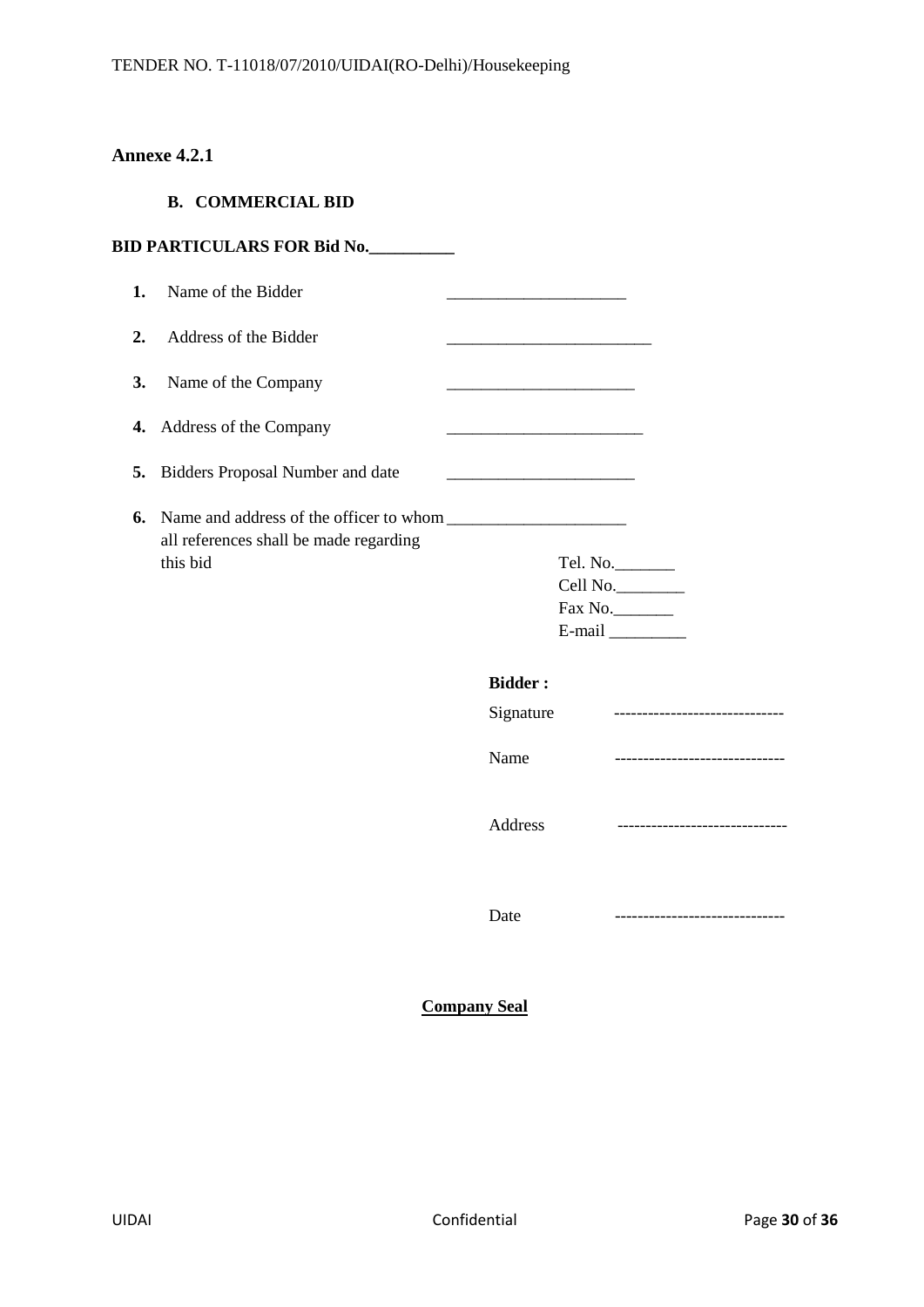# **Annexe 4.2.2**

### **Commercial Bid Letter**

**To**

**The Deputy Director General Unique Identification Authority of India (UIDAI) Regional Office-Delhi, Ground Floor Pragati Maidan Metro Station, Pragati Maidan, New Delhi – 110001**

**Ref : Bid No. \_\_\_\_\_\_\_\_\_\_\_\_\_\_\_\_**

**Sir,**

We declare :

- (i) That we are equipped with supplying adequate manpower for providing Housekeeping services to the Unique Identification Authority of India, Regional Office Delhi.
- **2.** We hereby offer to provide the Services at the prices and rates mentioned in the **Annexe 4.2.3** of the Commercial Bid.
- **3.** We enclose herewith the complete **Commercial Bid** as required by you. This includes:

|     | <b>CONTENTS</b>                                    |
|-----|----------------------------------------------------|
| NO. |                                                    |
|     | Bid Particulars (Annexe 4.2.1)                     |
| 2.  | Commercial Bid Letter (Annexe 4.2.2)               |
|     | Summary of Cost of Services offered (Annexe 4.2.3) |

- **4.** We agree to abide by our offer for a period of **120 days** from the date fixed for the opening of the bids and that we shall remain bound by a communication of acceptance within that time.
- **5.** We have agreed to abide by the General Terms & Conditions of the tender and we do hereby undertake to provide Housekeeping services as per these terms and conditions.
- **6.** Certified that the bidder is :
- **7** The Constituted attorney of the company and the person signing the bids is the constituted attorney of the Company.

#### **OR**

**8** The Principal Officer or his duly Authorized Representative of the Company, and he has the authority to refer to arbitration disputes concerning the business of the Company by virtue of the general power of attorney.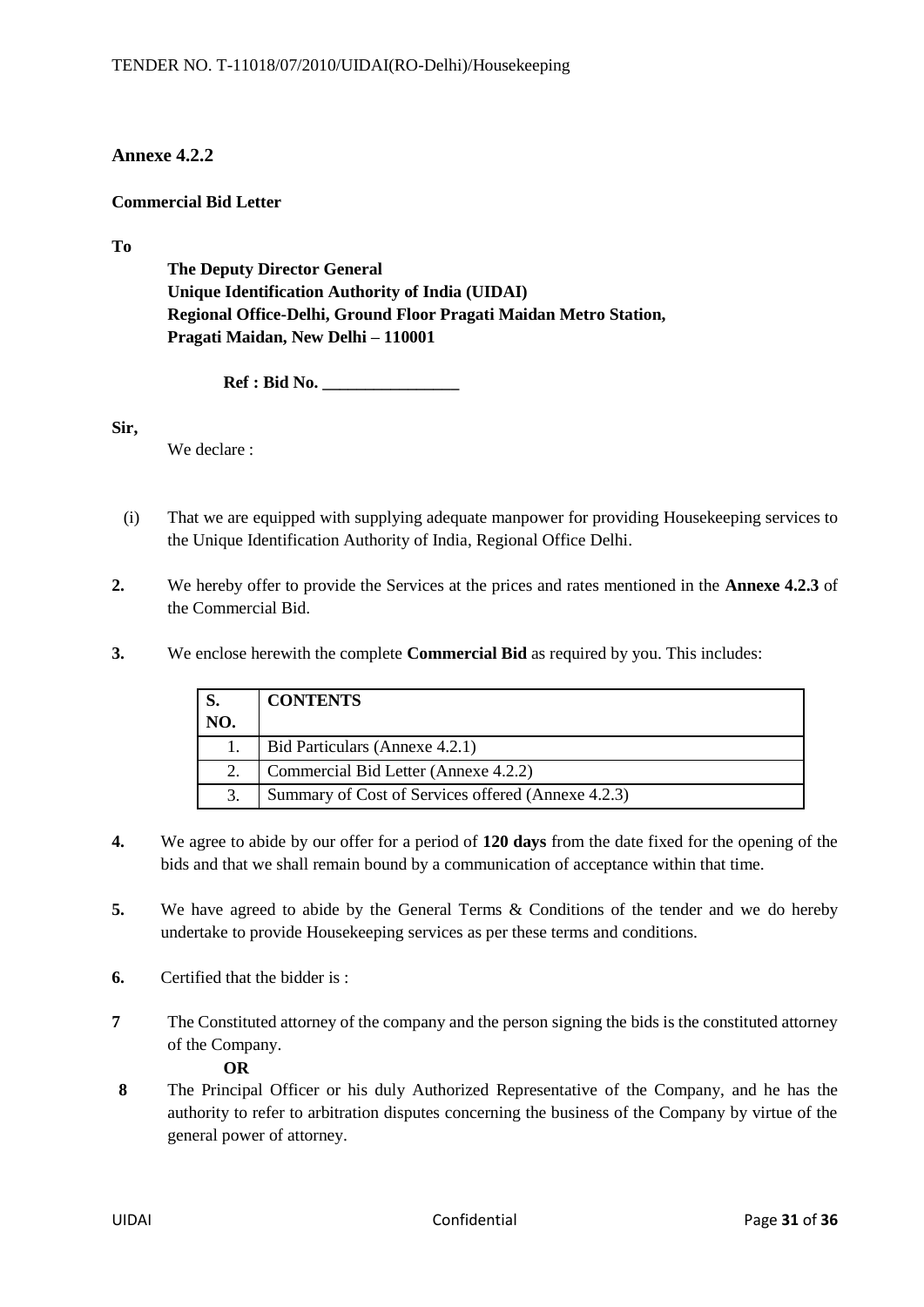(**NOTE:** Delete whatever is not applicable. All corrections/deletions should invariably be duly attested by the person authorized to sign the tender document.)

- **9. Bid Security (Earnest Money),** in original, for an amount equal to Rs. \_\_\_\_\_\_\_ (Rupees \_\_\_\_\_\_ only) will be send in original to the mentioned address as per Clause 9 (c) of Section - I and the signed  $\&$  scanned copy of the same will be made part of the Packet-2 of online bid.
- 10. We do hereby undertake, that, until a formal contract is prepared and executed, this bid, together with your written acceptance thereof and placement of Letter of Intent awarding the Contract, shall constitute a binding contract between us.

| Dated this                    | day of | 2016 | <b>Signature of the bidder</b> |  |
|-------------------------------|--------|------|--------------------------------|--|
|                               |        |      | <b>Name</b><br>$\ddot{\cdot}$  |  |
|                               |        |      | <b>Full Address :</b>          |  |
|                               |        |      | <b>Telephone No:</b>           |  |
|                               |        |      | Fax No:                        |  |
|                               |        |      | E-mail:                        |  |
| <b>Details of enclosures:</b> |        |      |                                |  |
| 1.                            |        |      |                                |  |
| 2.                            |        |      |                                |  |
| 3.                            |        |      |                                |  |
|                               |        |      |                                |  |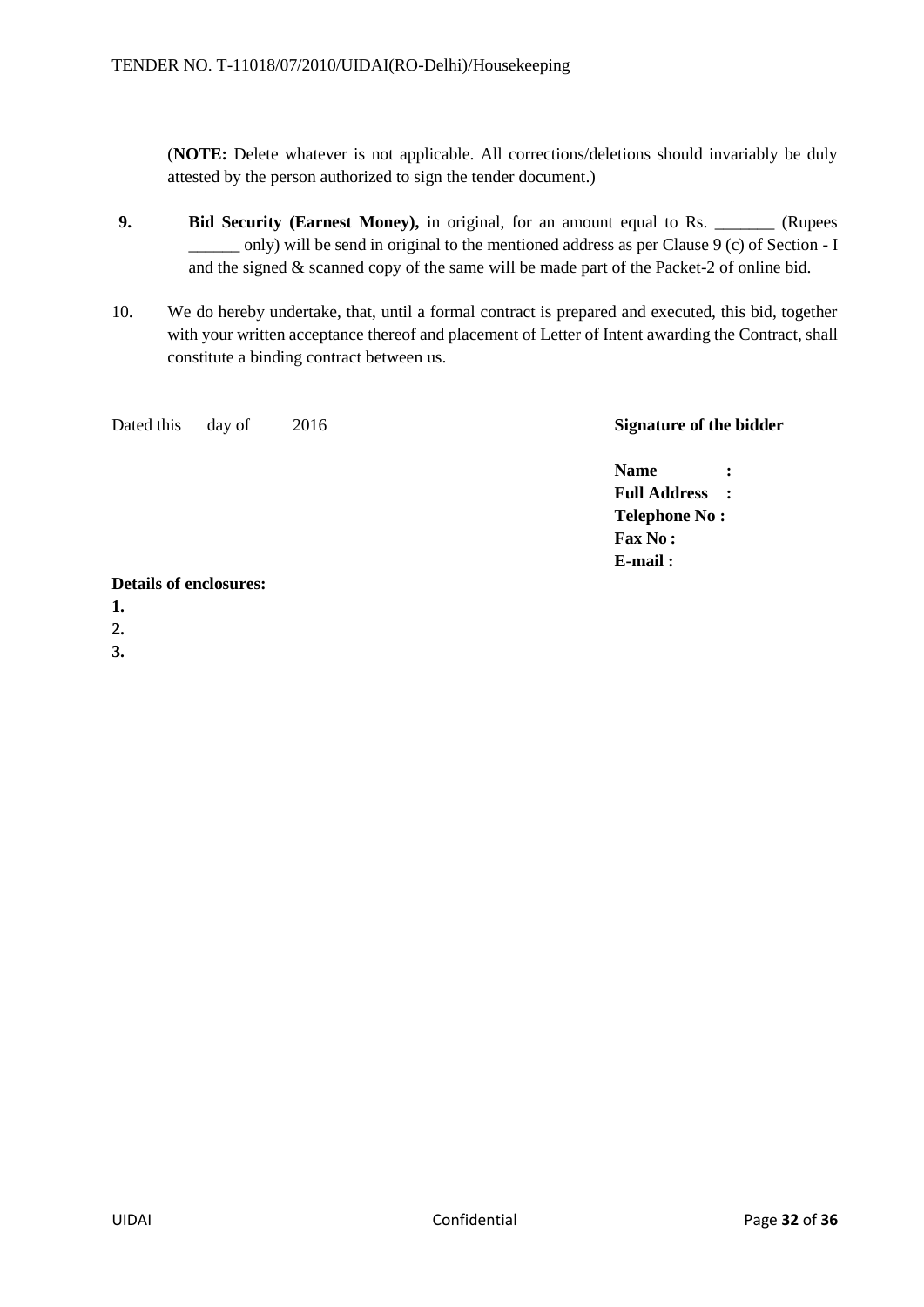### **Annexe 4.2.3**

Tender Inviting Authority: <UNIQUE IDENTIFICATION AUTHORITY OF INDIA (REGIONAL OFFICE DELHI) > Name of Work: < Selection of Housekeeping Service Agency for cleaning and maintenance work at UIDAI, RO-Delhi> Contract No: < T-11018/07/2010/UIDAI(RO-Delhi)/Housekeeping>

| Name of the<br><b>Bidder/Bidding</b>                                                                                                                                                                                                                                                   |                                                               |                              |                  |                                                                                                                                   |                                                                                                 |                               |                              |  |
|----------------------------------------------------------------------------------------------------------------------------------------------------------------------------------------------------------------------------------------------------------------------------------------|---------------------------------------------------------------|------------------------------|------------------|-----------------------------------------------------------------------------------------------------------------------------------|-------------------------------------------------------------------------------------------------|-------------------------------|------------------------------|--|
| Firm / Company:                                                                                                                                                                                                                                                                        |                                                               |                              |                  |                                                                                                                                   |                                                                                                 |                               |                              |  |
| <b>PRICE SCHEDULE</b><br>(This BOQ template must not be modified/replaced by the bidder and the same should be uploaded after filling the relevant columns, else the bidder<br>is liable to be rejected for this tender. Bidders are allowed to enter the Bidder Name and Values only) |                                                               |                              |                  |                                                                                                                                   |                                                                                                 |                               |                              |  |
| <b>NUMBER#</b>                                                                                                                                                                                                                                                                         | TEXT#                                                         | <b>NUMBER</b><br>#           | <b>TEXT</b><br># | <b>NUMBER</b>                                                                                                                     | <b>NUMBER#</b>                                                                                  | TEXT#<br><b>NUMBER#</b>       |                              |  |
| SI.<br>No.                                                                                                                                                                                                                                                                             | <b>Item Description</b>                                       | Quantity                     | <b>Units</b>     | <b>CURRENT</b><br><b>UNIT RATE</b><br><b>PER</b><br><b>MONTH AS</b><br><b>PER</b><br><b>MINIMUM</b><br><b>WAGES</b><br><b>ACT</b> | <b>UNIT RATE</b><br><b>PER MONTH</b><br>In Figures To<br>be quoted by<br>the Bidder<br>Rs.<br>P | <b>TOTAL</b><br><b>AMOUNT</b> | <b>TOTAL AMOUNT In Words</b> |  |
| $\blacktriangleleft$                                                                                                                                                                                                                                                                   | $\mathbf{2}$                                                  |                              | 5                | 6                                                                                                                                 | $\overline{7}$                                                                                  | 8                             | 10                           |  |
|                                                                                                                                                                                                                                                                                        | <b>Housekeeping Service</b>                                   |                              |                  |                                                                                                                                   |                                                                                                 |                               |                              |  |
| 1.01                                                                                                                                                                                                                                                                                   | Housekeeping Staff (Unskilled<br>manpower)                    | 4.000                        | <b>Nos</b>       | 13350.00                                                                                                                          |                                                                                                 | 0.00                          | <b>INR Zero Only</b>         |  |
| 1.02                                                                                                                                                                                                                                                                                   | EPF @ 13.36%                                                  | 4.000                        | <b>Nos</b>       | 1783.56                                                                                                                           |                                                                                                 | 0.00                          | <b>INR Zero Only</b>         |  |
| 1.03                                                                                                                                                                                                                                                                                   | ESI @ 4.75%                                                   | 4.000                        | <b>Nos</b>       | 634.13                                                                                                                            |                                                                                                 | 0.00                          | <b>INR Zero Only</b>         |  |
| 2                                                                                                                                                                                                                                                                                      | Service Charges, Administrative<br>cost and any other charges | 4.000                        | <b>Nos</b>       |                                                                                                                                   |                                                                                                 | 0.00                          | <b>INR Zero Only</b>         |  |
| 10                                                                                                                                                                                                                                                                                     | Service Taxes / SB Cess / KK<br>Cess (@15%)                   | 4.000                        | <b>Nos</b>       |                                                                                                                                   | 0.00                                                                                            | 0.00                          | <b>INR Zero Only</b>         |  |
| <b>Total in Figures</b>                                                                                                                                                                                                                                                                |                                                               | 0.00<br><b>INR Zero Only</b> |                  |                                                                                                                                   |                                                                                                 |                               |                              |  |
| <b>Quoted Rate in</b><br><b>Words</b>                                                                                                                                                                                                                                                  |                                                               | <b>INR Zero Only</b>         |                  |                                                                                                                                   |                                                                                                 |                               |                              |  |

i) If quoting any Service Charges less than 1% of minimum wages, the bid shall be considered unresponsive and such bid will not be considered

ii) Taxes & Duties shall be paid on actual at the time of making payment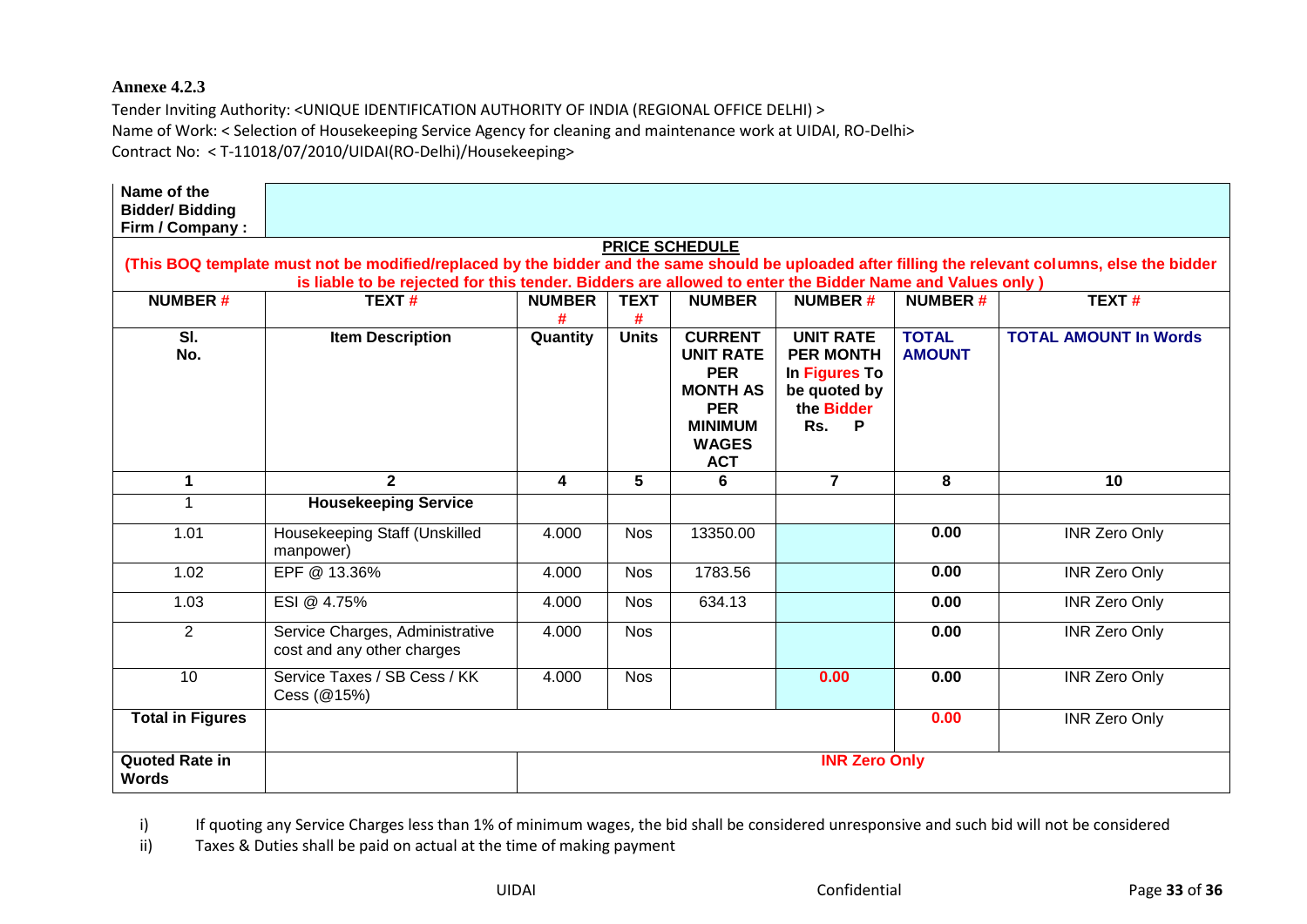#### **PROFORMA FOR PERFORMANCE BANK GUARANTEE**

(On stamp paper of appropriate value from any Nationalized Bank) UNIQUE IDENTIFICATION AUTHORITY OF INDIA, REGIONAL OFFICE, GROUND FLOOR, PRAGATI MAIDAN METRO STATION, PRAGATI MAIDAN, NEW DELHI - 110001.

Dear Sir,

In consideration of UIDAI, RO, DELHI (hereinafter called as the Employer which expression shall include his successor and assigns having awarded to ………………………….…………………………………… (here in after referred to as the said Company / firm or Company / firm' when expression shall wherever the subject of context so permits include its successors and assigns) a contract No. …………………. In terms inter alias, of the NIB's Letter No. …………….. dated. ……………… and the General Conditions of Contract and upon the condition of the Company / firm's furnishing security for the performance of the Company / firm's obligations and discharge of the Company / firm's liability under in connection with the said contract up to a sum of Rs…………../-. (Rupees …………………………………………….Only).

1. We. ………………………………………………………a banking company registered under the banking companies act 1949 and having our registered office at ……………………… (here in after called "The Bank which expression shall include its successors and assigns) hereby jointly and severally undertake to guarantee the payment to The Employer in rupees forthwith on demand in writing and without protest of demur or any and all moneys anywise payable by the Company / firm to The Employer under in respect of or in connection with the side contract inclusive of all The Employer's losses and damages and costs, (inclusive between attorney and client) charges and expenses and other moneys anywise payable in respect of the above to this guarantee up to an aggregate limit of Rs. ……………/- (Rupees…………………………… only).

2. We …………………………………………………………….. Bank further agree that the Employer shall be sole judge of and as to whether the said Company / firm has committed any breach or breaches of any of the terms and conditions of the said contract and the extent of loss, damage, cost, charges and expenses caused to or suffered by or that may be caused to or suffered by The Employer on account thereof and the decisions of The Employer that the said Company / firm has committed such breach or breaches and as to the amount or amounts of loss, damage, costs, charges and expenses caused to or suffered by The Employer from time to time shall be final and binding on us.

3. The Employer shall be at liberty without reference to the bank and without affecting the full liability of the bank hereunder to take any other security in respect of the Company / firm's obligations and liabilities hereunder or to vary the contract or the work to be done there under vis-à-vis the Company / firm or to grant time or indulgence to the Company/ firm or to reduce or to increase or otherwise vary the prices of the total contract value or to release or to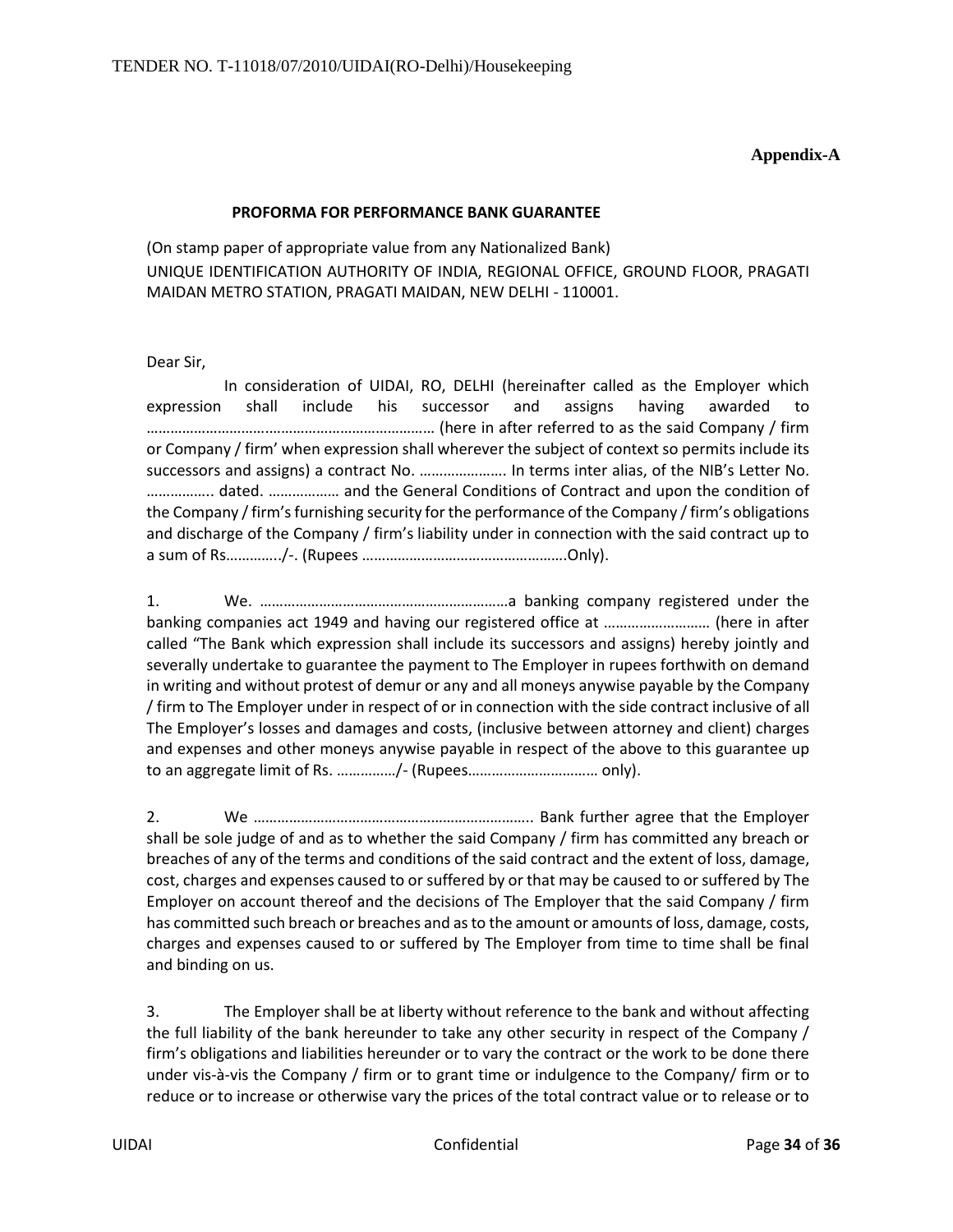forbear from enforcement of all or any of the security and/ or any other security (ies) now or hereafter held by the Employer and no such dealing (s) reduction (s) increase (s) or other indulgence (s) or arrangements with the Company / firm or release or forbearance whatsoever shall absolve the Bank of the fail liability to The Employer hereunder or prejudice the rights of The Employer against the bank.

4. This guarantee shall not be determined or affected by the liquidation or winding up, dissolution, or change of constitution or insolvency of the Company / firm but shall in all respect and for all purposes be binding and operative until payment of all monies payable to the Employer in terms thereof.

5. The bank hereby waives all rights at any time inconsistent with the terms of this guarantee and the obligations of the bank in terms hereof shall not be anywise affected or suspended by reason of any dispute or dispute having been raised by the Company / firm stopping or preventing or purporting to stop or prevent any payment by the bank to the Employer in terms hereof.

6. The amount started in any notice of demand addressed by the Employer to the bank as liable to be paid to the Employer by the Company / firm or as suffered or incurred by the Employer on account of any losses or damages of cost, costs, charges and / or expenses shall be conclusive evidence of the amount so liable to be paid to the Employer of suffered or incurred by The Employer as the case may be and shall be payable by the bank to The Employer in terms hereof.

7. This guarantee shall be a continuing guarantee and shall remain valid and irrevocable for all claims of the Employer and liabilities of the Company/ firm arising up to and until midnight of ..…………………………………………… .

8. This guarantee shall be addition to any other guarantee or security whatsoever that the Employer may now or at any time anywise may have in relation to the Company / firm's obligations/ or liabilities under and/ or in connection with the said contract, and the Employer shall have full authority to have recourse to or enforce this security in preference to any other guarantee or security which the Employer may have or obtain and no forbearance on the part of the Employer in enforcing or requiring enforcement of any other security shall have the effect or releasing the Bank from its full liability hereunder.

9. It shall not be necessary for the Employer to proceed against the said Company / firm before proceeding against the Bank and the Guarantee herein contained shall be enforceable against the bank notwithstanding that any security which the Employer may have obtained or obtain from the Company / firm shall at the time when proceedings are taken against the said bank hereunder be outstanding or unrealized.